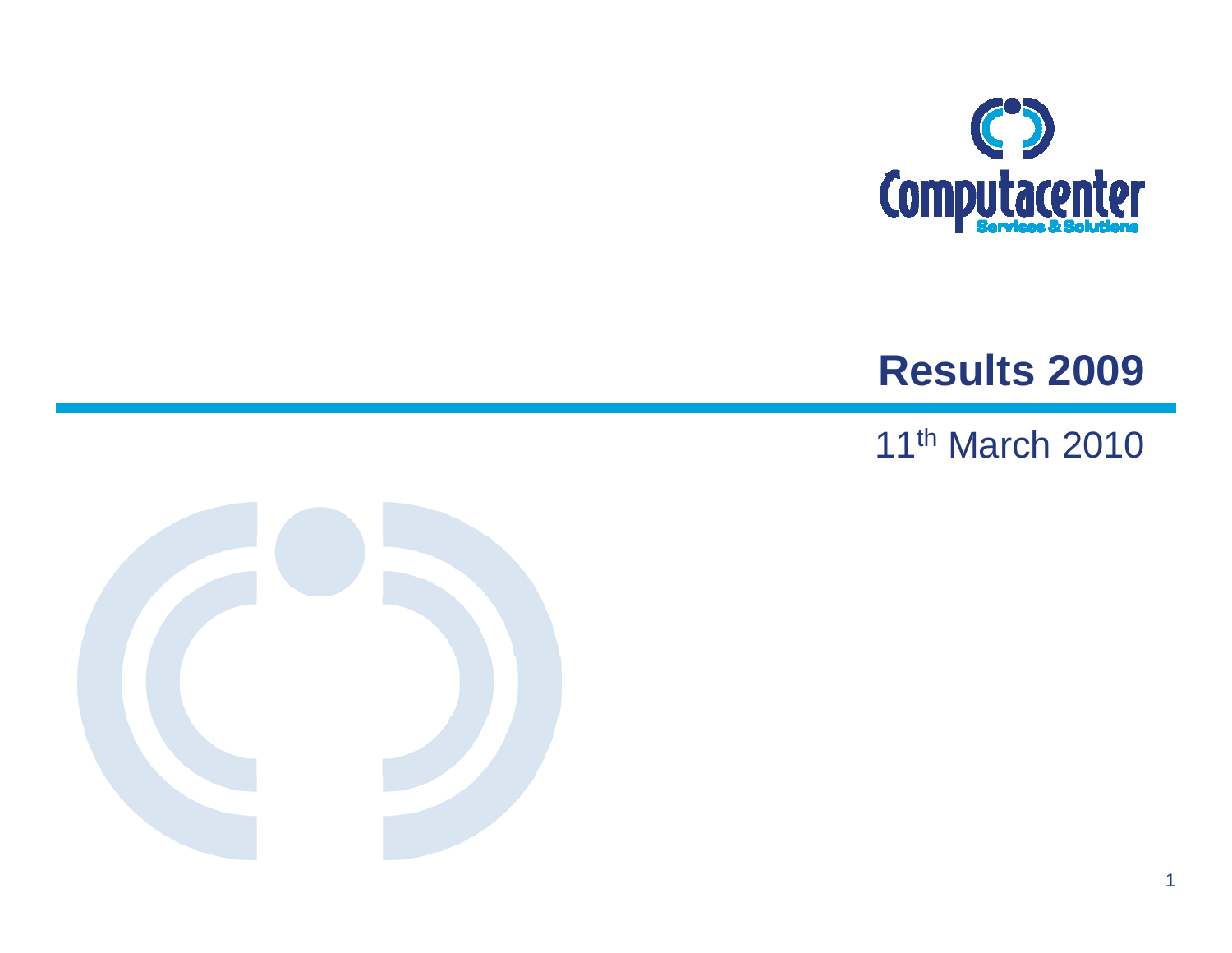

- $\bullet$ Group revenues decreased 2.2% to £2.50bn (2008: £2.56bn)
- $\bullet$ Adjusted profit before tax increased 25.8% to £54.2m (2008: £43.1m)
- $\bullet$ Adjusted diluted earnings per share increased 31.9% to 27.7p (2008: 21.0p)
- $\bullet$ Additional interim dividend of 8.0p per share, total dividend 11.0p (2008: 8.2p)
- $\bullet$ Net cash before CSF was £86.4m (2008: net cash was £4.6m)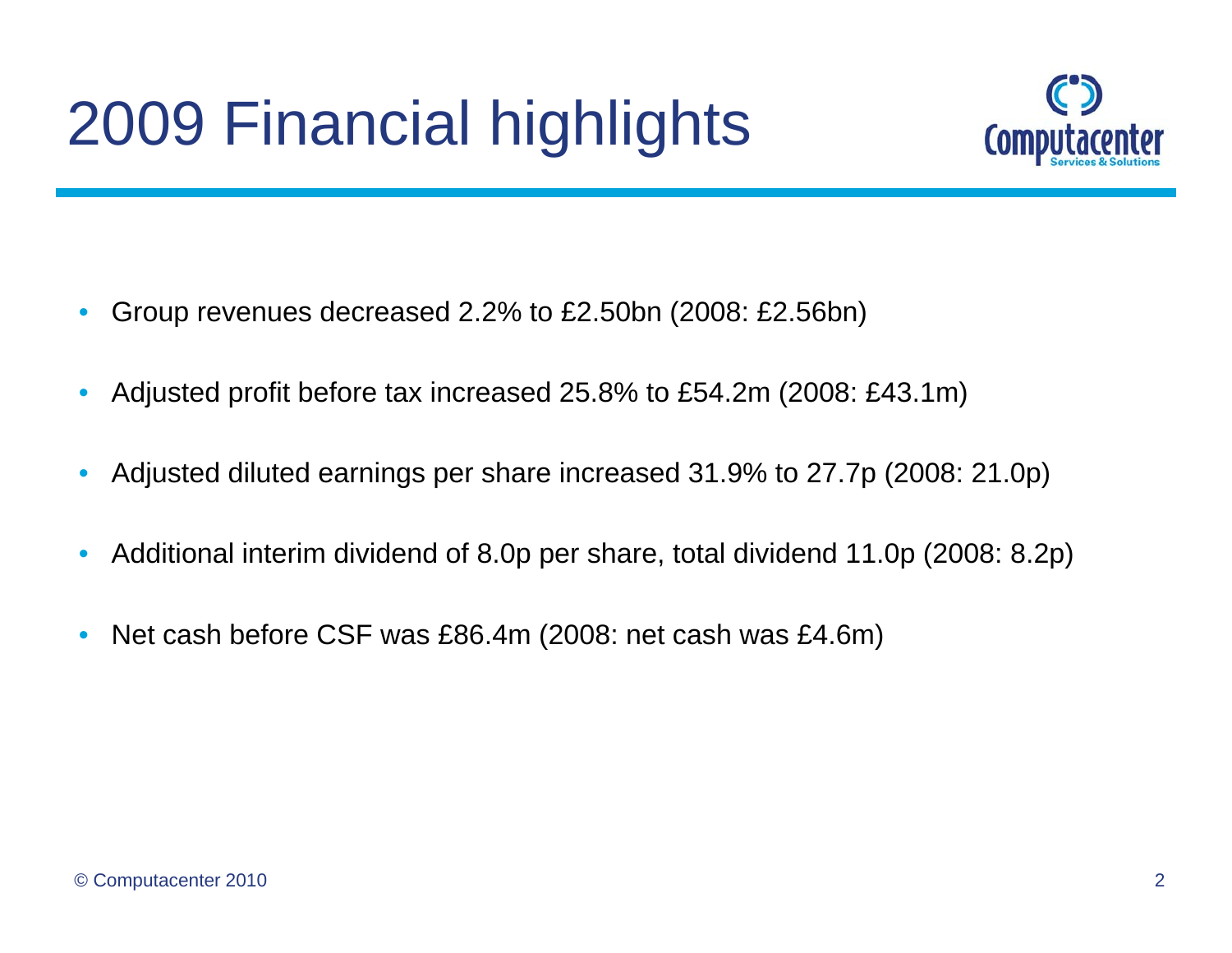

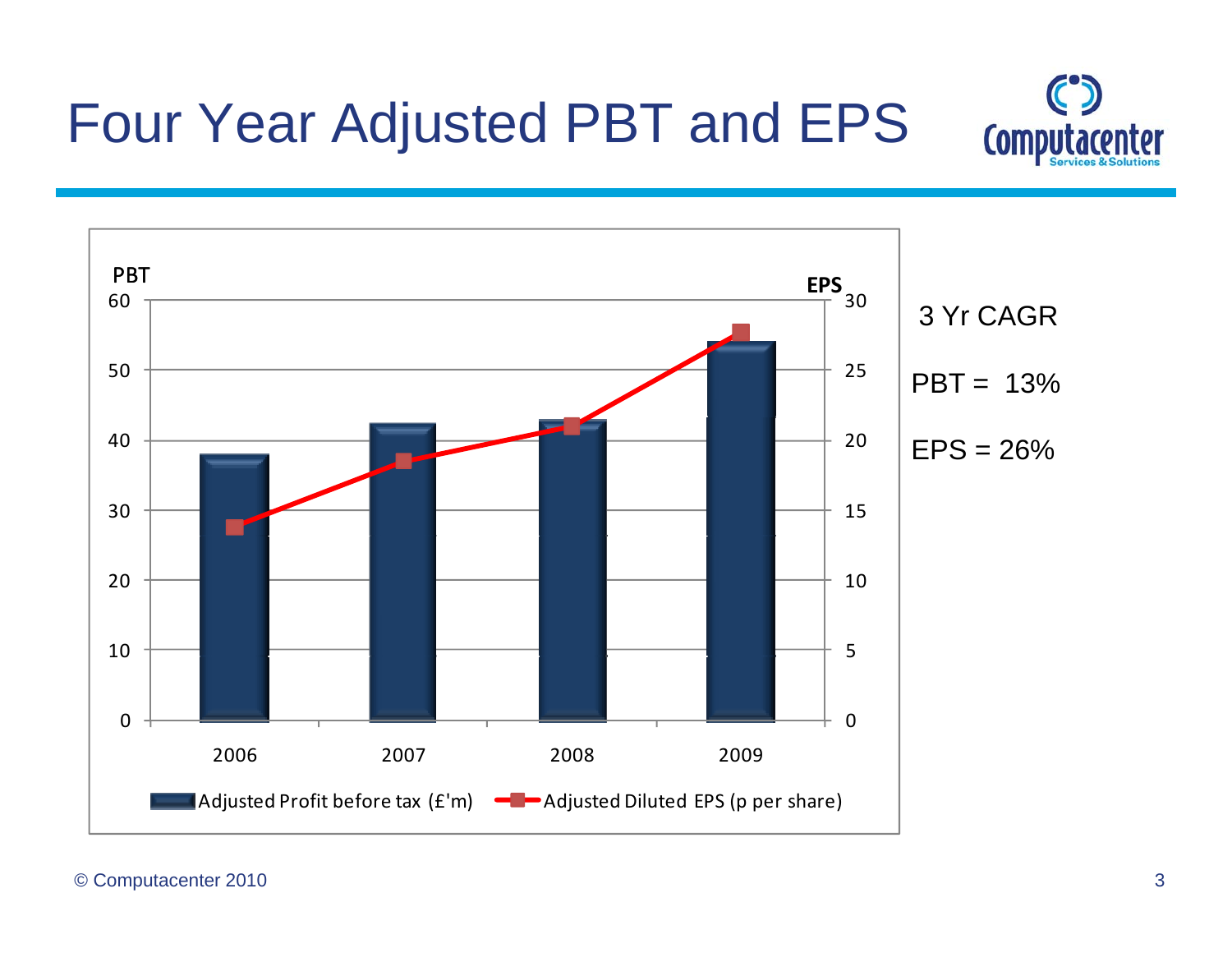# Operating highlights



- Group services contract base grew over 9% to £503.6m, based on constant currency
- Major new contract wins and extensions include Produban, Threadneedle, BP, Schroders and Severn Trent
- Operational expenses reduced by £30m in constant currency
- Successful exit of trade distribution business which freed circa £20m of working capital
- Two acquisitions, TCS in the UK and becom in Germany
- Group wide ERP project remains on track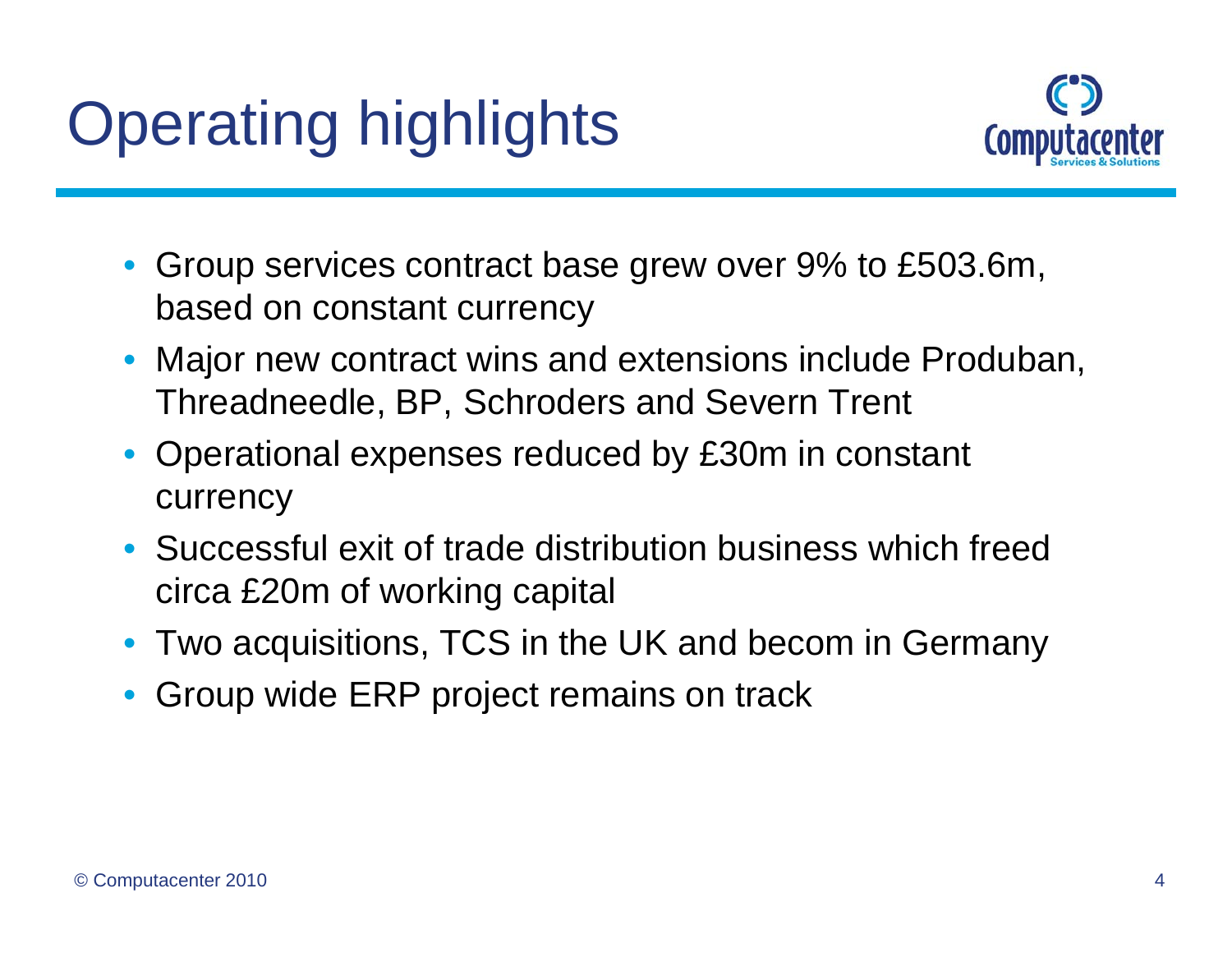

#### Financial Review – Tony Conophy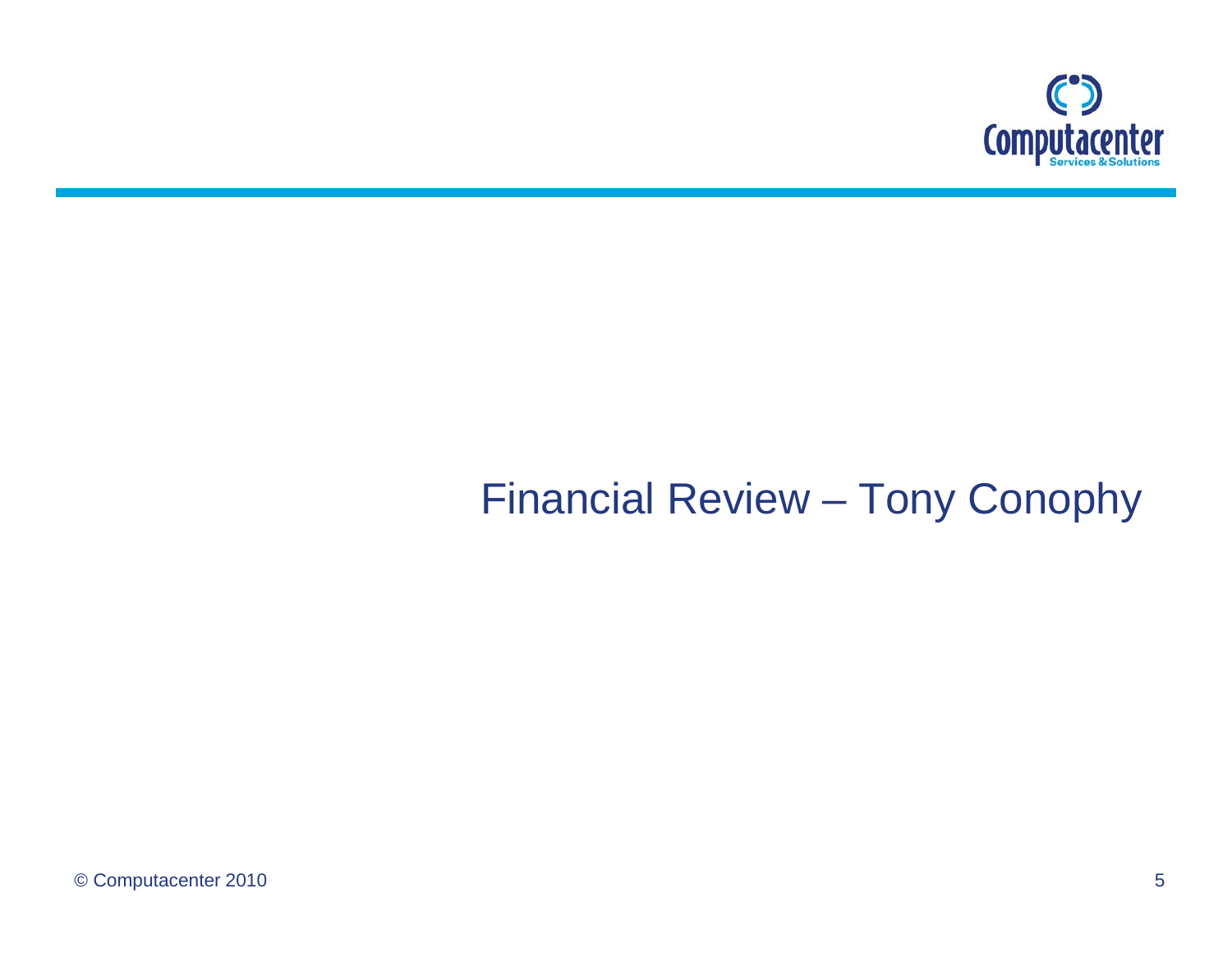# A glossary



- • Adjusted results
	- PBT and EPS are adjusted for exceptional items and amortisation on acquired intangibles
	- Operating profit is stated after charging finance costs on CSF, and excludes the transfer of internal ERP implementation costs between segments
- $\bullet$  Customer-specific financing ("CSF")
	- Finance costs for CSF are charged after operating profit for statutory purposes
	- These costs are considered to be contract specific costs, and operating profit is adjusted to charge for these costs
	- Net finance costs are also adjusted in this presentation
- $\bullet$ Other operating expenses
	- Equivalent to sales, general and admin/overhead expenses
- • Net funds
	- Net funds prior to CSF is monitored internally by the Group
	- Statutory net funds includes future obligations for CSF, that are covered by future income streams
	- All CSF facilities are committed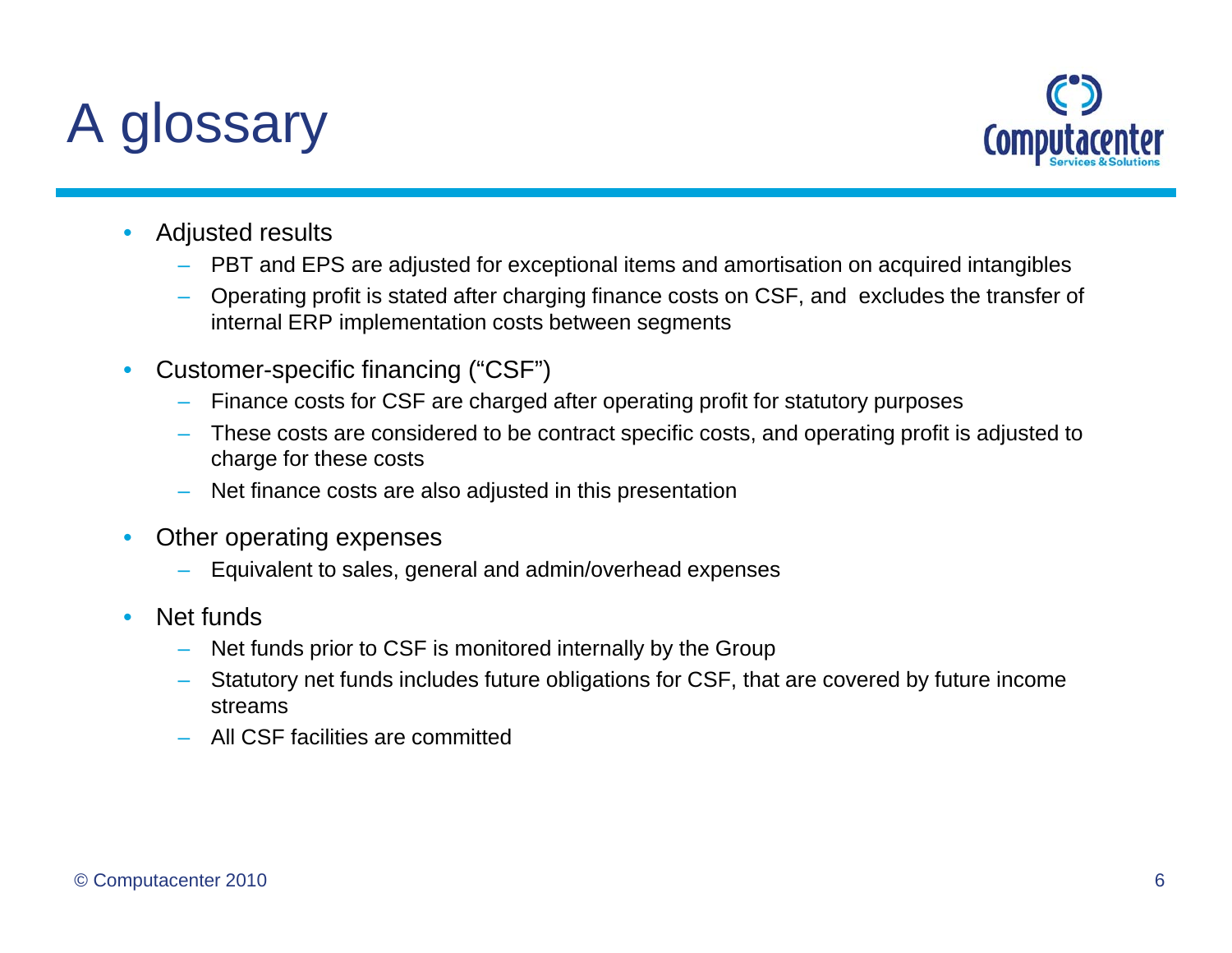#### Group – adjusted income statement



|                                           | As reported       |                   |                            | In constant currency |                |                            |
|-------------------------------------------|-------------------|-------------------|----------------------------|----------------------|----------------|----------------------------|
|                                           | <b>FY 2009</b>    | <b>FY 2008</b>    | <b>Movement</b><br>09 v 08 | <b>FY 2009</b>       | <b>FY 2008</b> | <b>Movement</b><br>09 v 08 |
|                                           | £m                | £m                | $\frac{0}{0}$              | £m                   | £m             | $\frac{0}{0}$              |
| <b>Revenue</b>                            | 2,503.2           | 2,560.1           | $(2.2\%)$                  | 2,503.2              | 2,701.7        | (7.3%)                     |
| <b>Adjusted gross profit</b>              | 345.8<br>13.8%    | 350.8<br>13.7%    | $(1.4\%)$<br>0.1%          | 345.8<br>13.8%       | 369.7<br>13.7% | (6.5%)<br>$0.1\%$          |
| Other operating expenses                  | (291.9)           | (308.7)           | $(5.4\%)$                  | (291.9)              | (326.0)        | (10.5%)                    |
| <b>Adjusted operating profit</b>          | 53.9<br>2.2%      | 42.1<br>1.6%      | 27.9%<br>0.5%              | 53.9<br>2.2%         | 43.7<br>1.6%   | 23.4%<br>0.5%              |
| <b>Adjusted net interest</b>              | 0.3               | 1.0               | (68.6%)                    | 0.3                  | 0.8            | (62.2%)                    |
| <b>Adjusted profit before tax</b>         | 54.2              | 43.1              | 25.8%                      | 54.2                 | 44.5           | 21.9%                      |
| Adjusted tax expense<br>Adjusted tax rate | (12.3)<br>(22.6%) | (10.7)<br>(24.9%) | 14.3%<br>$(9.1\%)$         |                      |                |                            |
| <b>Adjusted profit after tax</b>          | 42.0              | 32.4              | 29.6%                      |                      |                |                            |
| <b>Diluted earnings per share</b>         |                   |                   | 31.9%                      |                      |                |                            |
| - Adjusted<br>- Statutory                 | 27.7p<br>24.9p    | 21.0p<br>24.2p    | 2.9%                       |                      |                |                            |

*Adjusted profit before tax, income tax expense and EPS are stated prior to amortisation of acquired intangibles and exceptional items. Adjusted operating profit and adjusted gross profit is also stated after charging finance costs on CSF*

Income statement rate $2009: E1 = \text{\textsterling}1.123$  $2008$ : £1 = €1.259

© Computacenter 2010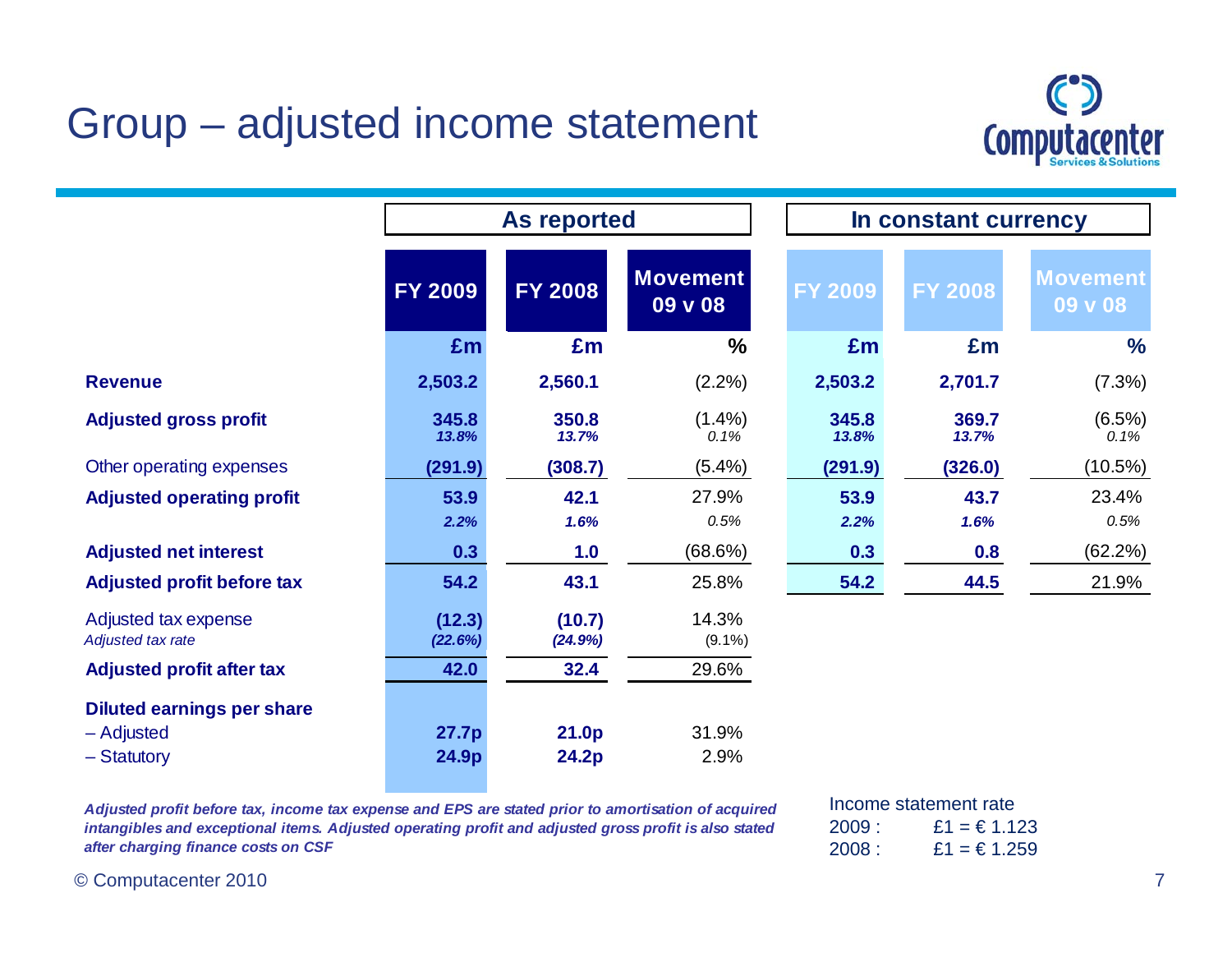#### Group – reconciliation of adjusted to statutory profit after tax



|                                                                             | <b>FY 2009</b> | <b>FY 2008</b> | <b>Movement</b><br>09 v 08 |
|-----------------------------------------------------------------------------|----------------|----------------|----------------------------|
| <b>Adjusted profit before tax</b>                                           | 54.2           | 43.1           | 25.8%                      |
| Amortisation of acquired intangibles                                        | (0.5)          | (0.5)          | $-1.5%$                    |
| <b>Exceptional items</b>                                                    | (5.3)          | (3.0)          | 74.0%                      |
| <b>Statutory profit before tax</b>                                          | 48.4           | 39.5           | 22.4%                      |
| Adjusted tax expense                                                        | (12.3)         | (10.7)         | 15.0%                      |
| <b>Adjusted Tax %</b>                                                       | 22.6%          | 24.9%          |                            |
| Tax on exceptional items                                                    | 1.4            |                | n/a                        |
| Tax on amortisation of acquired intangibles<br><b>Exceptional tax items</b> | 0.2            | 0.1            | 100.0%                     |
| Prior year adjustments<br>Changes in recoverable amounts of                 |                | 3.6            | n/a                        |
| deferred tax assets                                                         |                | 4.8            | n/a                        |
| Income tax expense                                                          | (10.7)         | (2.2)          | 380.7%                     |
| Tax %                                                                       | 22.1%          | 5.6%           |                            |
| <b>Statutory profit after tax</b>                                           | 37.7           | 37.3           | 1.1%                       |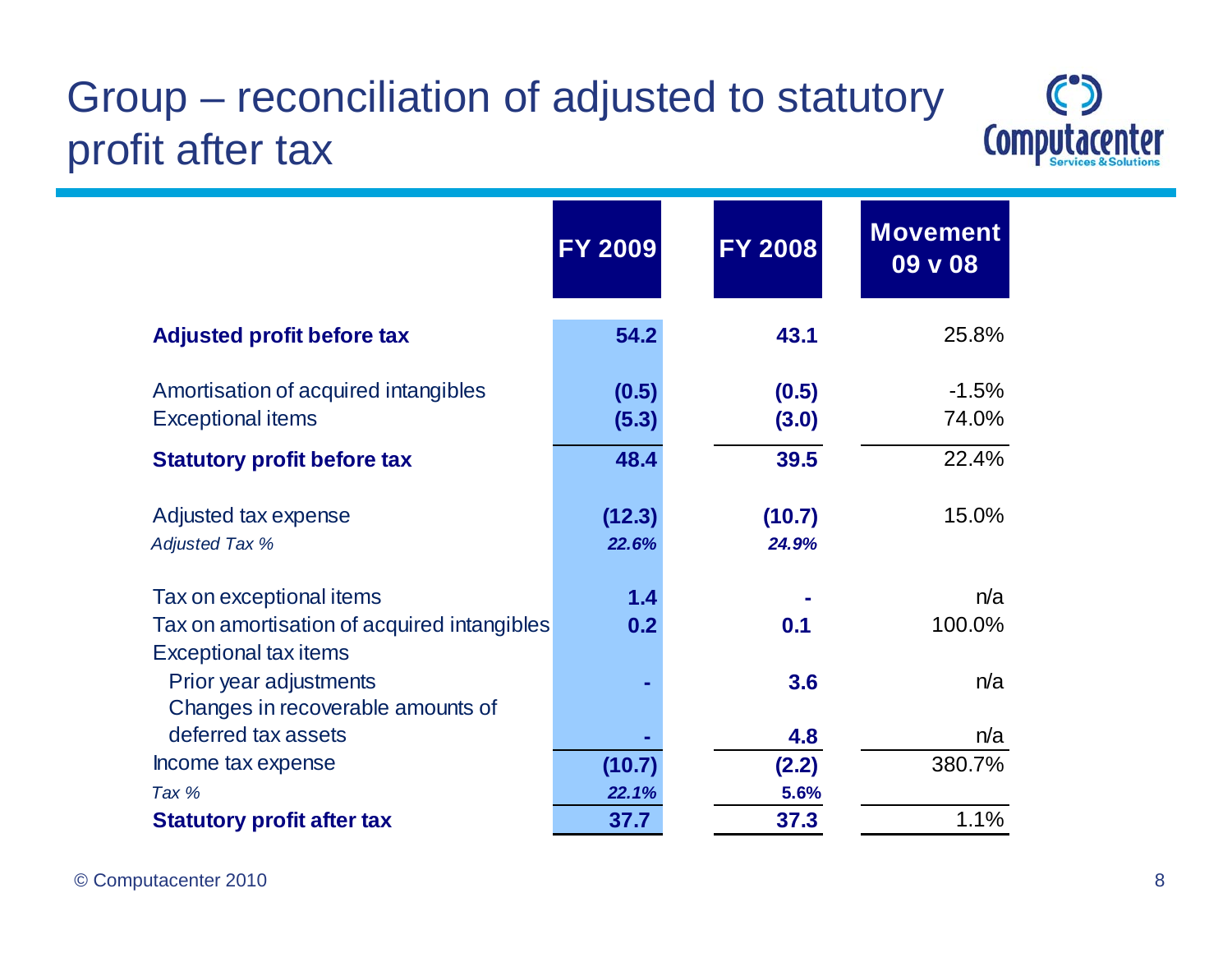# Group – exceptional items



|                                                                      | <b>FY 2009</b> | <b>FY 2008</b> |
|----------------------------------------------------------------------|----------------|----------------|
|                                                                      | £m             | £m             |
| <b>Exceptional charges within operating profit:</b>                  |                |                |
| Profit on disposal of business                                       | 1.9            |                |
| <b>Restructuring costs</b>                                           |                |                |
| -Redundancy                                                          | (5.3)          |                |
| -Property                                                            | (1.9)          |                |
| Impairment of intangible assets                                      |                | (1.1)          |
| Impairment of trademark                                              |                | (1.9)          |
|                                                                      | (5.3)          | (3.0)          |
| <b>Exceptional credits within income tax expense:</b>                |                |                |
| Tax on exceptional items included in operating profit                | 1.4            |                |
| Adjustment following agreement of certain items for<br>earlier years |                | 3.6            |
| Changes in recoverable amounts of deferred tax assets                |                | 4.8            |
|                                                                      | 1.4            | 8.4            |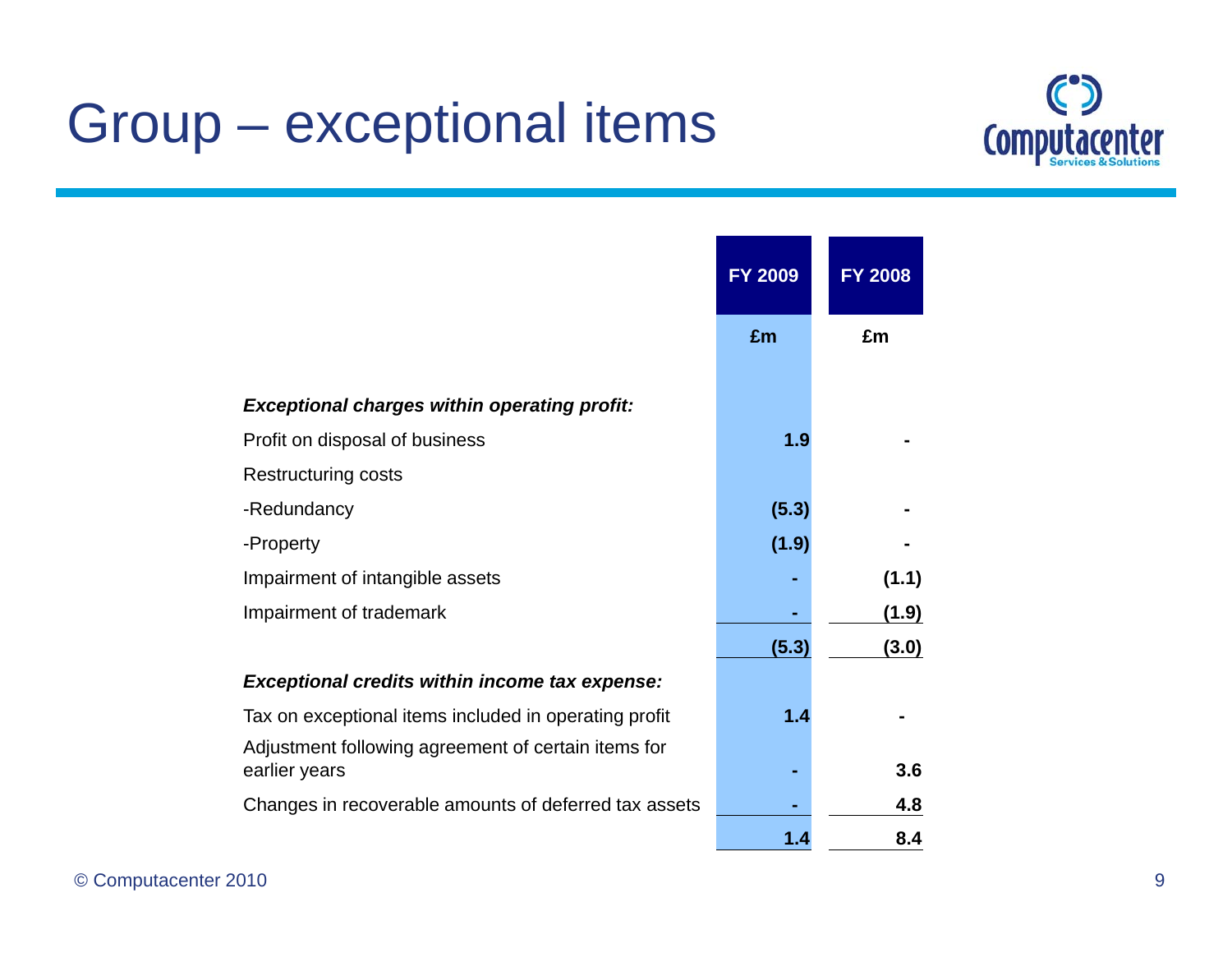# Group – operating expenses



|                | <b>FY 2009</b> | <b>FY 2008</b> | <b>Movement</b><br>09/08 |
|----------------|----------------|----------------|--------------------------|
|                | £m             | £m             |                          |
| UK             | 143.3          | 165.3          | $-13.3%$                 |
| Germany        | 104.8          | 111.4          | $-5.9%$                  |
| <b>France</b>  | 40.2           | 45.4           | $-11.6%$                 |
| <b>Benelux</b> | 3.6            | 3.9            | $-7.5%$                  |
| Group          | 291.9          | 326.0          | $-10.5%$                 |

**Based on a constant 2009 exchange rate of £1= €1.123**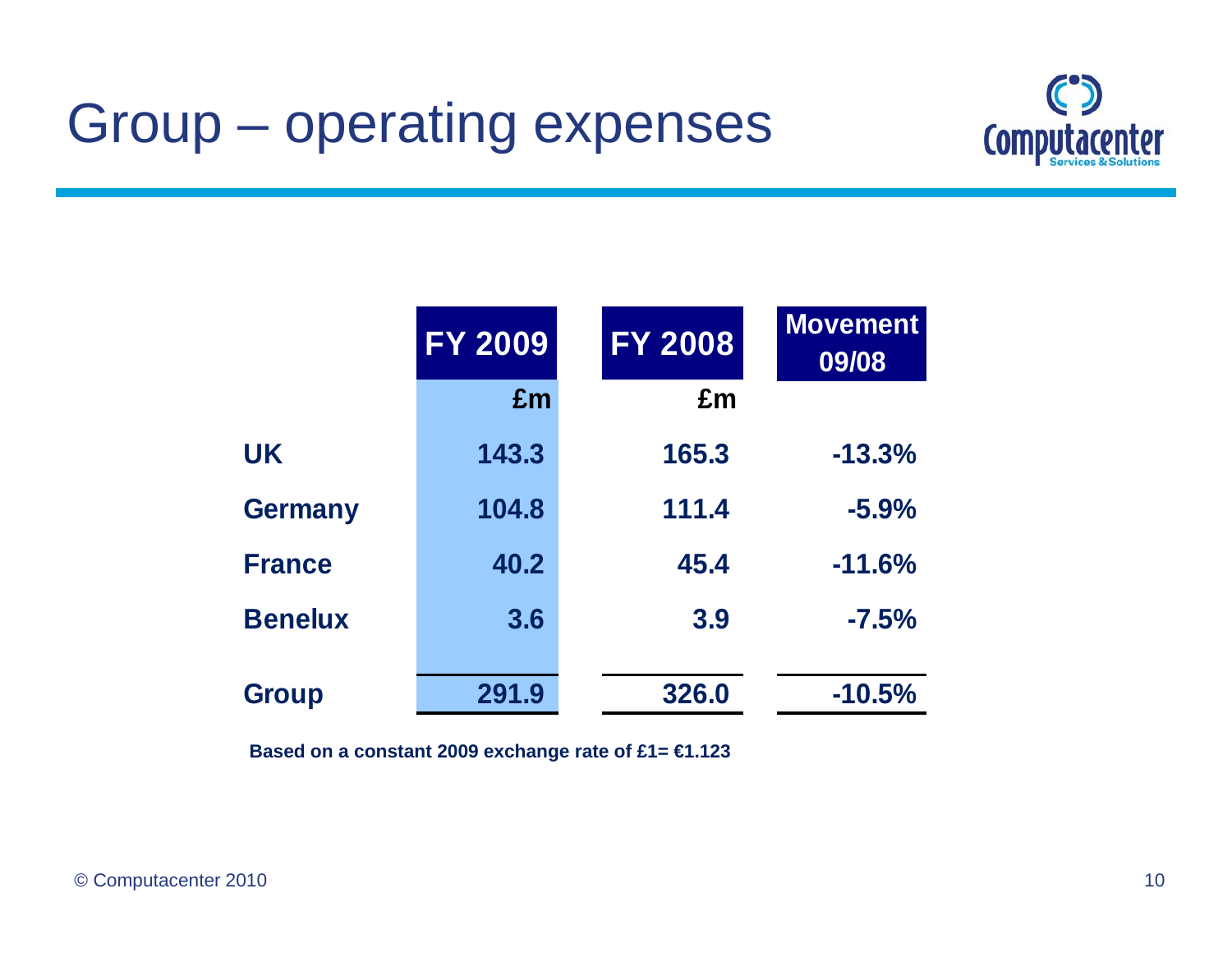# Group – operating expenses





Based on a constant exchange rate of  $£1=€1.123$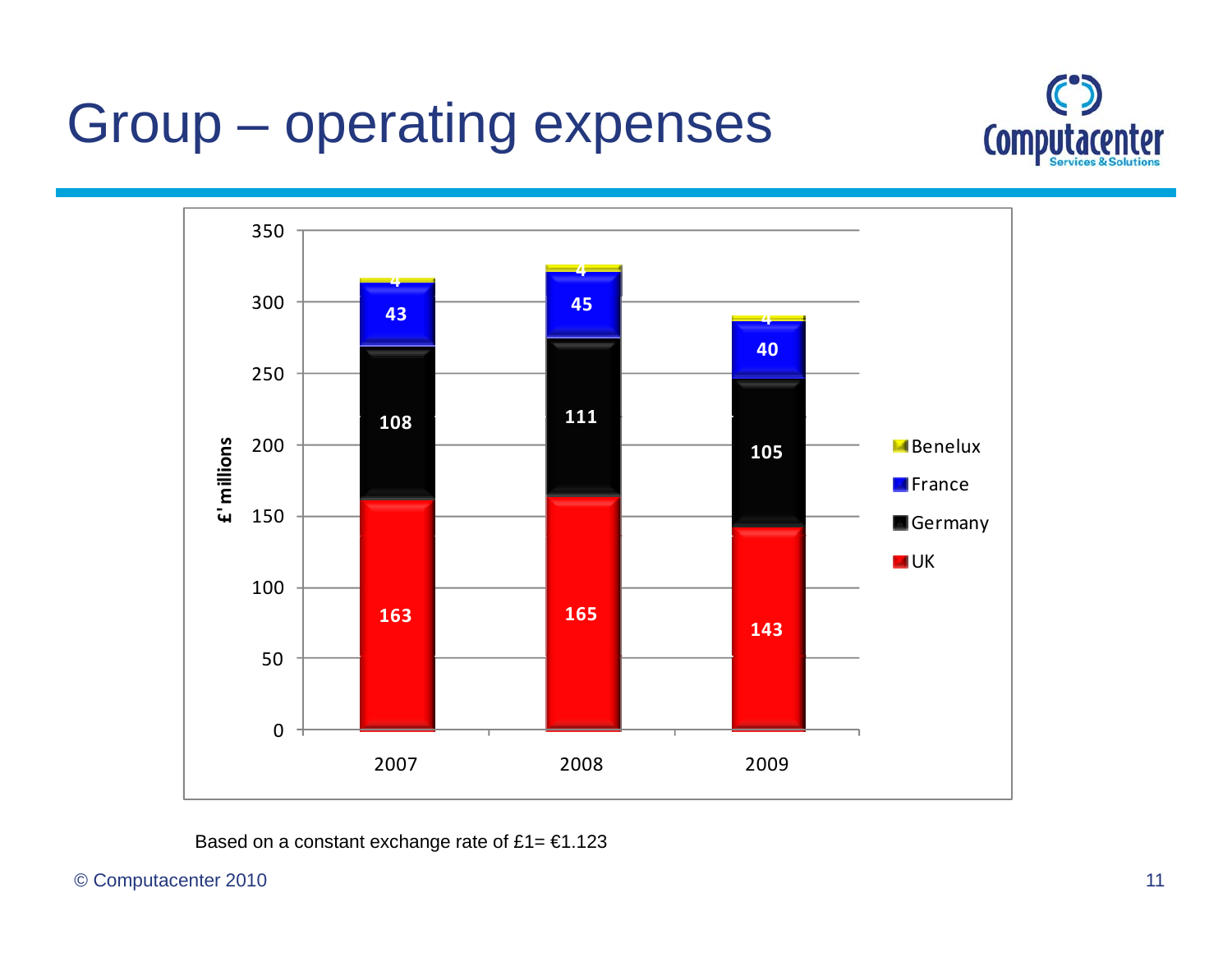## Sources of revenue





#### **Using exchange rates as reported**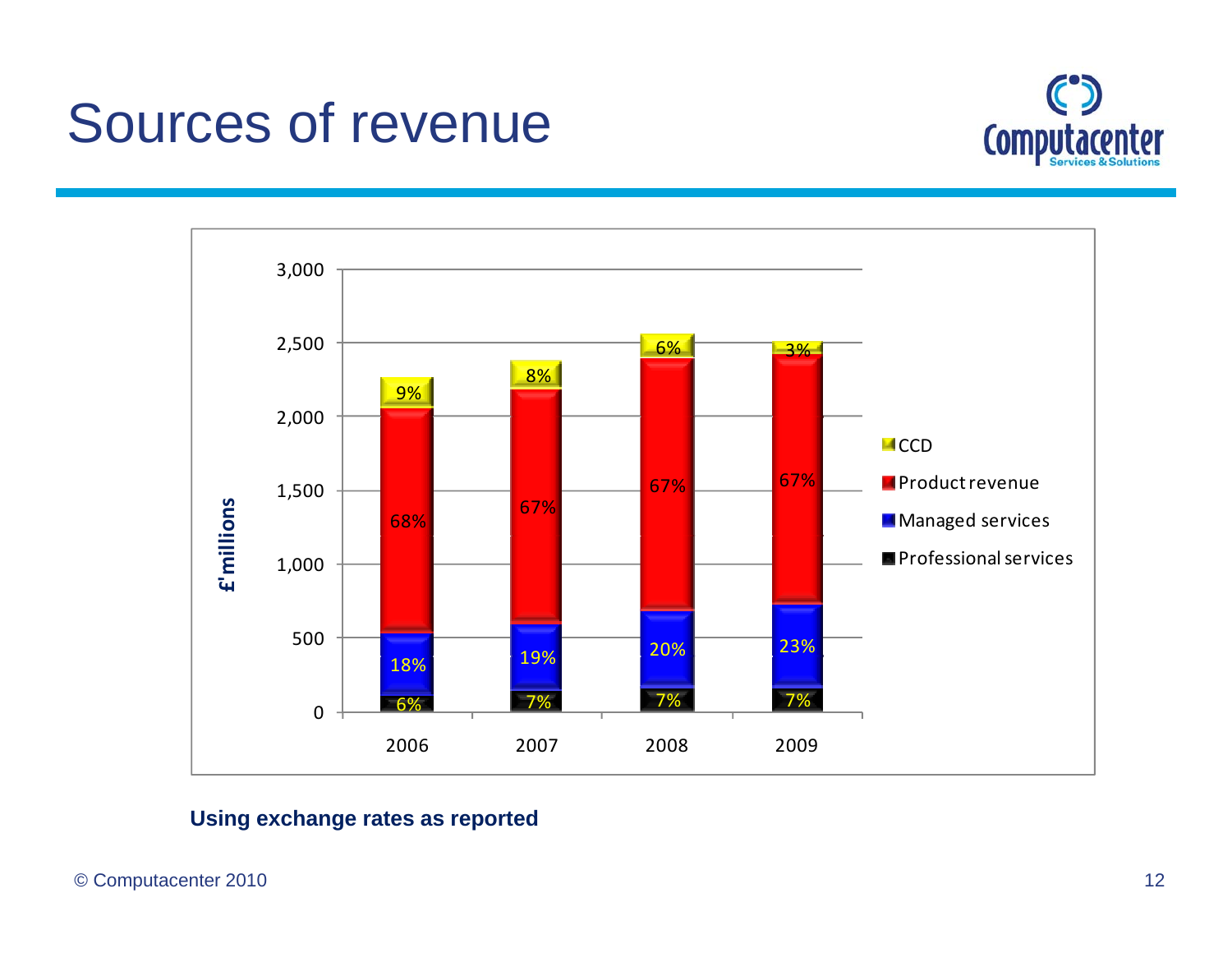# Group – sources of revenue



|                              | <b>Reported</b> |                |                            |                | In constant currency |                            |
|------------------------------|-----------------|----------------|----------------------------|----------------|----------------------|----------------------------|
|                              |                 |                |                            |                |                      |                            |
|                              | <b>FY 2009</b>  | <b>FY 2008</b> | <b>Movement</b><br>09 v 08 | <b>FY 2009</b> | <b>FY 2008</b>       | <b>Movement</b><br>09 v 08 |
|                              | £m              | £m             | $\frac{0}{0}$              | £m             | £m                   | $\%$                       |
| <b>Product revenue</b>       |                 |                |                            |                |                      |                            |
| Ongoing                      | 1,678.6         | 1,717.3        | (2.3%)                     | 1,678.6        | 1,815.5              | (7.5%)                     |
| <b>Trade Distribution</b>    | 84.6            | 158.6          | (46.7%)                    | 84.6           | 158.6                | (46.7%)                    |
| Total product revenue        | 1,763.2         | 1,875.9        | $(6.0\%)$                  | 1,763.2        | 1,974.1              | (10.7%)                    |
|                              |                 |                |                            |                |                      |                            |
| <b>Services revenue</b>      |                 |                |                            |                |                      |                            |
| <b>Professional services</b> | 175.4           | 181.2          | $(3.2\%)$                  | 175.4          | 191.4                | $(8.4\%)$                  |
| Support and managed services | 564.6           | 503.1          | 12.2%                      | 564.6          | 536.2                | 5.3%                       |
| Total services revenue       | 740.0           | 684.3          | 8.1%                       | 740.0          | 727.6                | 1.7%                       |
| <b>Group Revenue</b>         |                 |                |                            |                |                      |                            |
| Ongoing                      | 2,418.6         | 2,401.5        | 0.7%                       | 2,418.6        | 2,543.1              | (4.9%                      |
| <b>Trade Distribution</b>    | 84.6            | 158.6          | (46.7%)                    | 84.6           | 158.6                | (46.7%)                    |
| <b>Total Revenue</b>         | 2,503.2         | 2,560.1        | $(2.2\%)$                  | 2,503.2        | 2,701.7              | (7.3%)                     |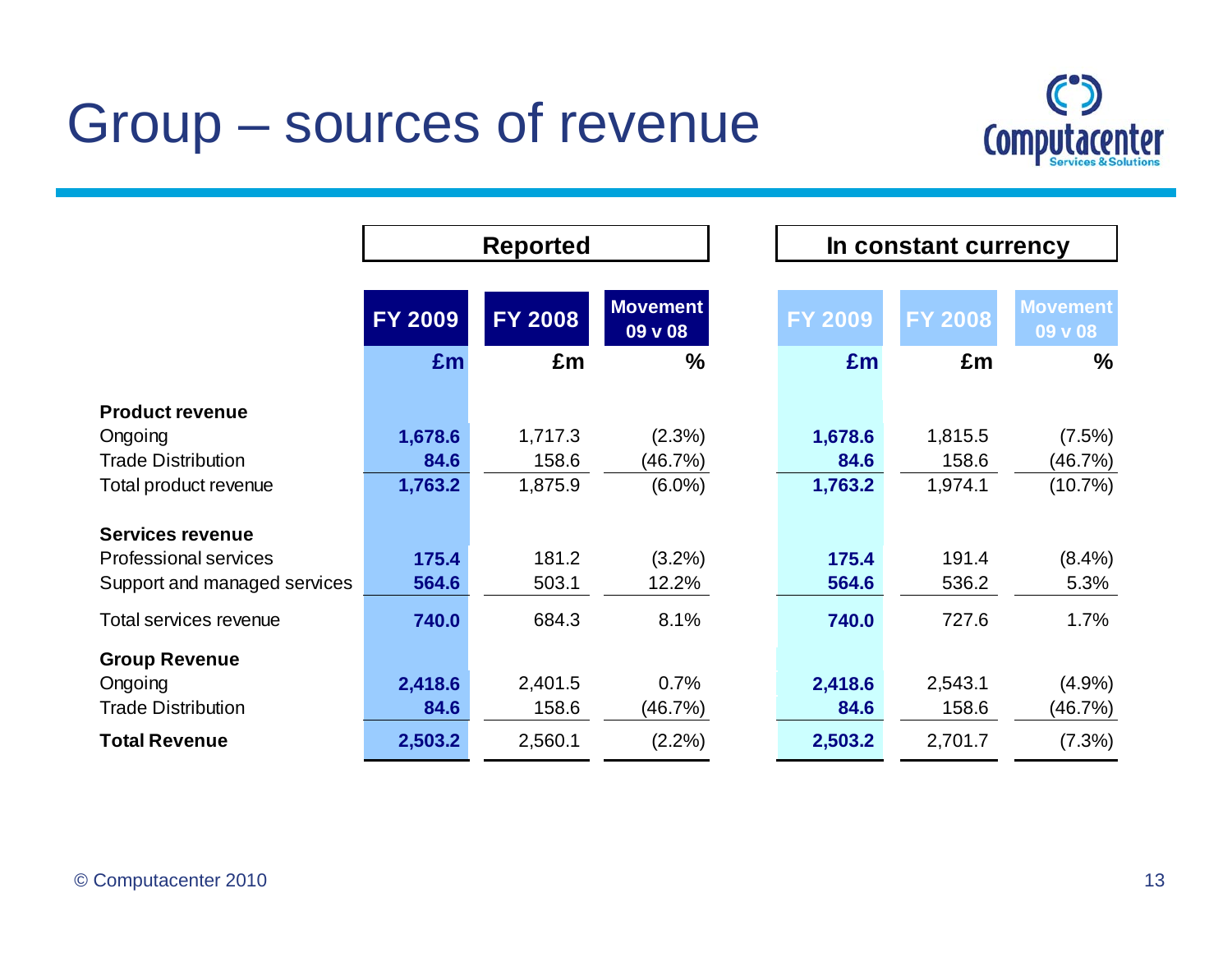# Segment adjusted operating profit



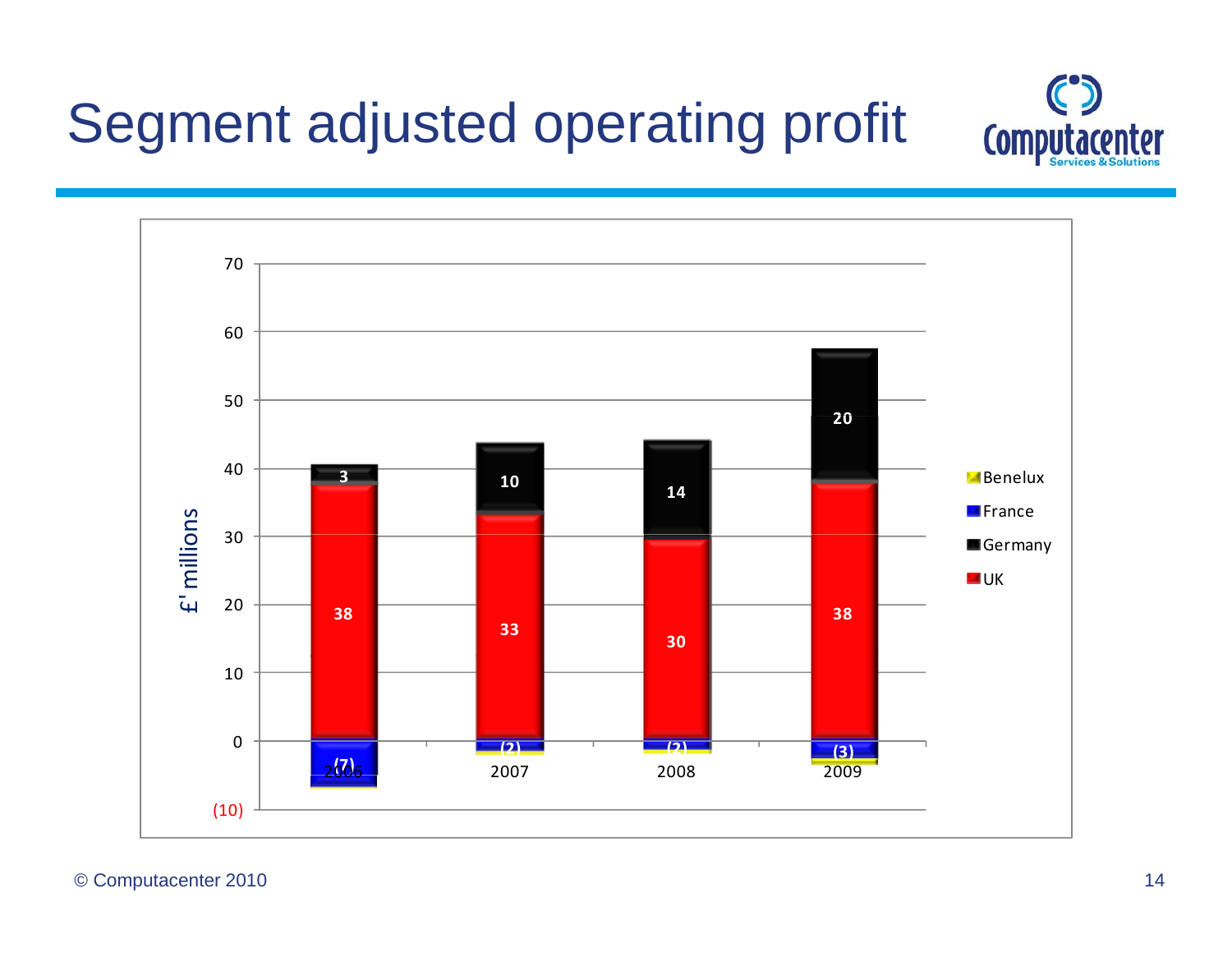# UK – income statement



|                                  | <b>FY 2009</b> | <b>FY 2008</b> | <b>Growth</b><br>09 v 08 |
|----------------------------------|----------------|----------------|--------------------------|
|                                  | £m             | £m             | $\%$                     |
| <b>Revenue - Ongoing</b>         | 1,142.2        | 1,232.4        | $(7.3\%)$                |
| - CCD                            | 84.7           | 158.8          | (46.7%)                  |
| - Total                          | 1,226.9        | 1,391.2        | $(11.8\%)$               |
|                                  |                |                |                          |
| <b>Adjusted gross profit</b>     | 181.1          | 194.9          | $(7.1\%)$                |
|                                  | 14.8%          | 14.0%          | 0.8%                     |
| <b>Other operating expenses</b>  | (143.3)        | (165.3)        | $(13.3\%)$               |
|                                  | (11.7%)        | (11.9%)        | 0.2%                     |
|                                  |                |                |                          |
| <b>Adjusted operating profit</b> | 37.8           | 29.6           | 27.8%                    |
|                                  | 3.1%           | 2.1%           | 1.0%                     |
| Headcount: *                     |                |                |                          |
| <b>Direct</b>                    | 3,012          | 3,089          | $(2.5\%)$                |
| <b>Indirect</b>                  | 1,364          | 1,694          | (19.5%)                  |

**\* period end headcount**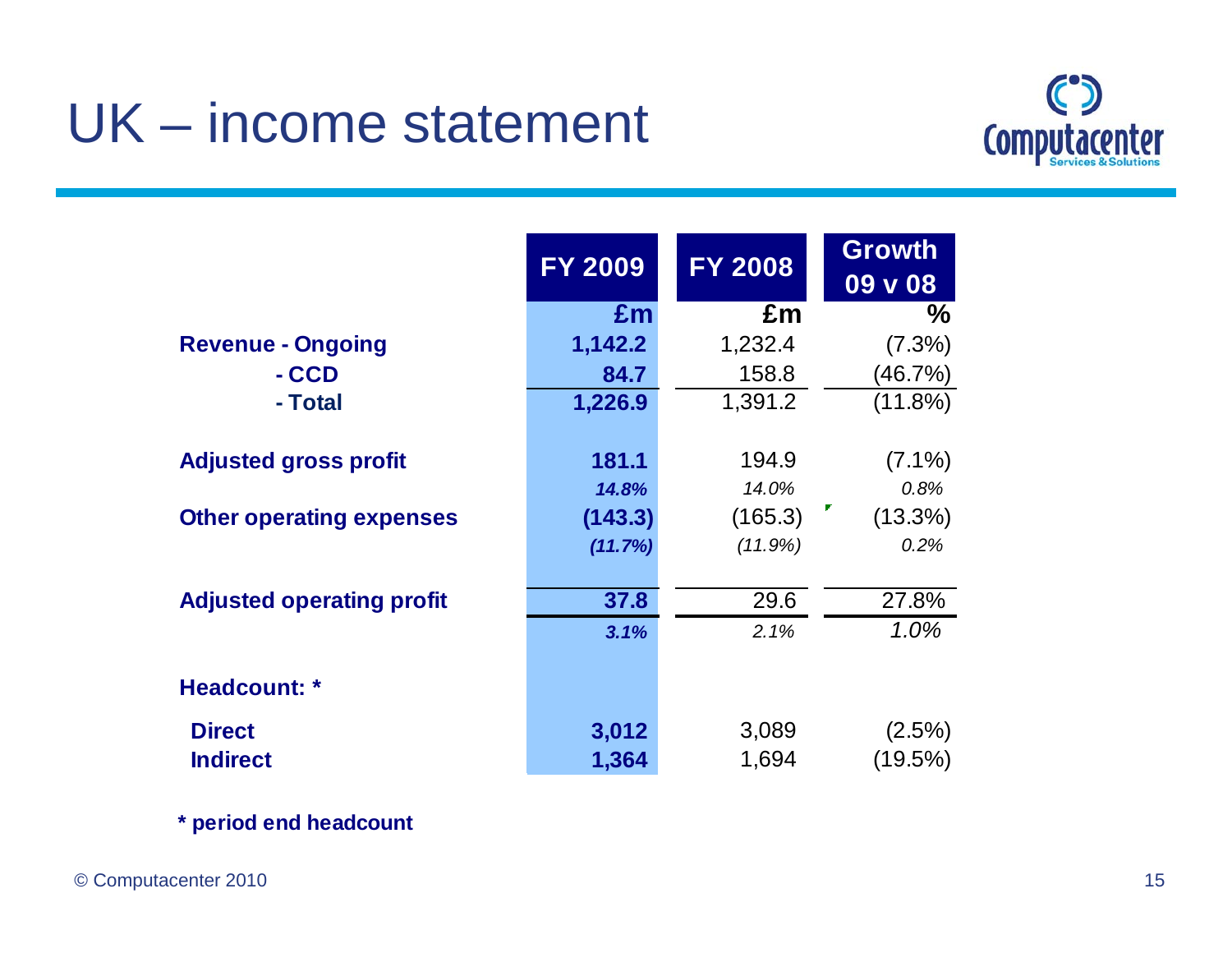# Germany – income statement



|                                  |                | <b>Reported</b> |                          |  |                | In local currency |                          |  |
|----------------------------------|----------------|-----------------|--------------------------|--|----------------|-------------------|--------------------------|--|
|                                  | <b>FY 2009</b> | <b>FY 2008</b>  | <b>Growth</b><br>09 v 08 |  | <b>FY 2009</b> | <b>FY 2008</b>    | <b>Growth</b><br>09 v 08 |  |
|                                  | £m             | £m              | $\%$                     |  | $\epsilon$ m   | $\epsilon$ m      | $\frac{0}{0}$            |  |
| <b>Excluding becom</b>           | 918.6          | 830.7           | 10.6%                    |  | 1,031.5        | 1,045.9           | (1.4%                    |  |
| becom                            | 12.1           | 0.0             | n/a                      |  | 13.6           | 0.0               | n/a                      |  |
| <b>Revenue</b>                   | 930.7          | 830.7           | 12.0%                    |  | 1,045.1        | 1,045.9           | $(0.1\%)$                |  |
|                                  |                |                 |                          |  |                |                   |                          |  |
| <b>Adjusted gross profit</b>     | 124.4          | 113.7           | 9.4%                     |  | 139.7          | 143.2             | (2.4%                    |  |
|                                  | 13.4%          | 13.7%           | (0.3%)                   |  | 13.4%          | Г<br>13.7%        | Г.<br>(0.3%)             |  |
| <b>Other operating expenses</b>  | (104.8)        | (99.4)          | 5.5%                     |  | (117.7)        | (125.1)           | (5.9%)                   |  |
|                                  | (11.3%)        | $(12.0\%)$      | 0.7%                     |  | (11.3%)        | $(12.0\%)$        | 0.7%                     |  |
| <b>Adjusted operating profit</b> | 19.6           | 14.3            | 36.8%                    |  | 22.0           | 18.0              | 21.9%                    |  |
|                                  | 2.1%           | 1.7%            | 0.4%                     |  | 2.1%           | 1.7%              | 0.4%                     |  |
| Headcount: *                     |                |                 |                          |  |                |                   |                          |  |
| <b>Direct</b>                    | 2,987          | 3,039           | $(1.7\%)$                |  |                |                   |                          |  |
| <b>Indirect</b>                  | 1,153          | 1,101           | 4.7%                     |  |                |                   |                          |  |

**\* period end headcount**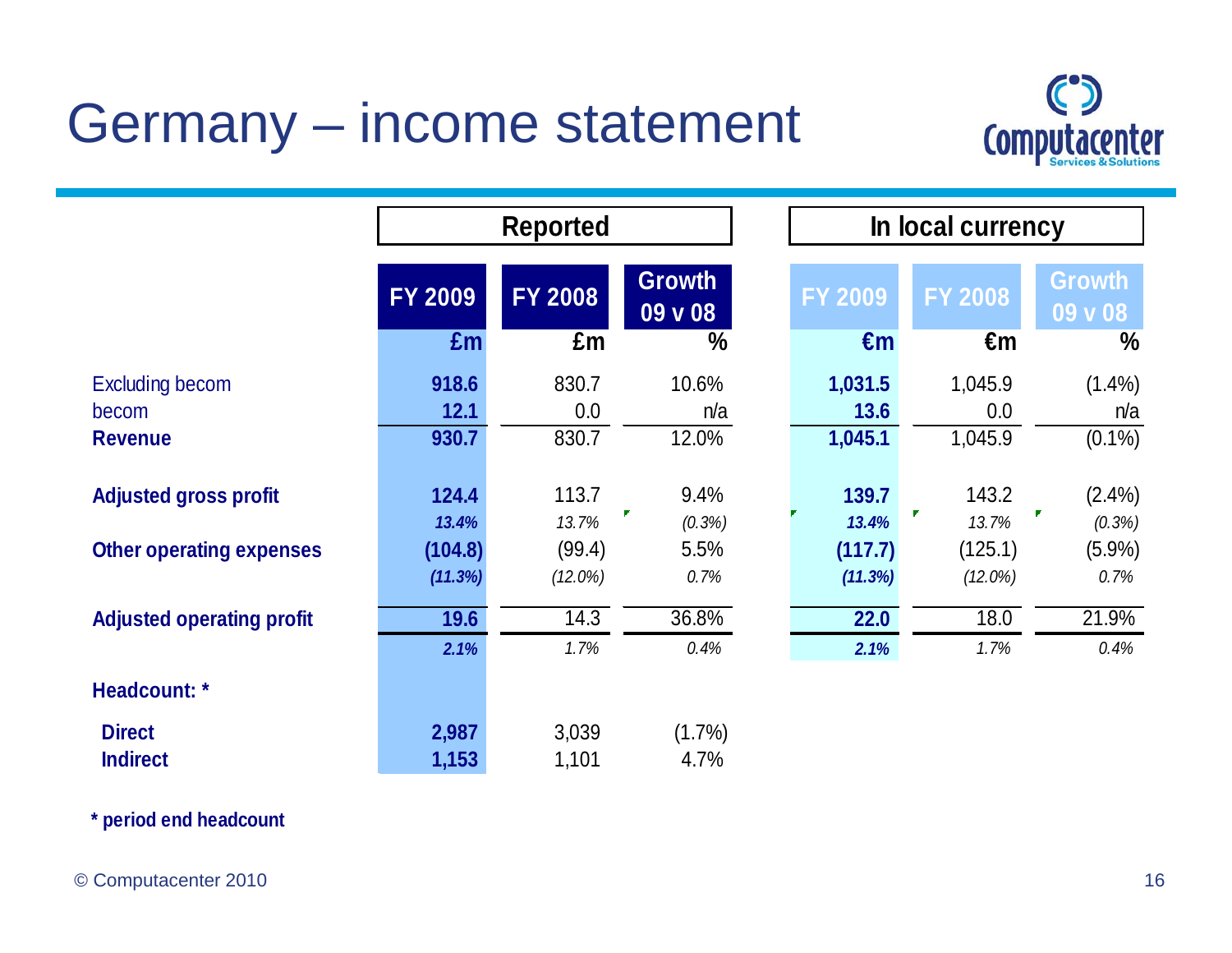# France – income statement



|                                  | <b>Reported</b>   |                      |                          |                    |                      | In local currency        |  |
|----------------------------------|-------------------|----------------------|--------------------------|--------------------|----------------------|--------------------------|--|
|                                  | <b>FY 2009</b>    | <b>FY 2008</b>       | <b>Growth</b><br>09 v 08 | <b>FY 2009</b>     | <b>FY 2008</b>       | <b>Growth</b><br>09 v 08 |  |
|                                  | Em                | £m                   | $\%$                     | $\epsilon$ m       | $\epsilon$ m         |                          |  |
| <b>Revenue</b>                   | 319.4             | 308.2                | 3.6%                     | 358.7              | 388.0                | (7.6%)                   |  |
| <b>Gross profit</b>              | 37.4<br>11.7%     | 38.8<br>12.6%        | (3.5%)                   | 42.1<br>11.7%      | 48.9<br>12.6%        | $(14.0\%)$               |  |
| <b>Other operating expenses</b>  | (40.2)<br>(12.6%) | (40.5)<br>$(13.1\%)$ | (0.8% )<br>0.6%          | (45.1)<br>(12.6%)  | (51.0)<br>$(13.1\%)$ | (11.6%)<br>0.6%          |  |
| <b>Adjusted operating profit</b> | (2.7)<br>(0.9%    | (1.7)<br>(0.5%)      | $(60.9\%)$<br>(0.3%)     | (3.1)<br>$(0.9\%)$ | (2.1)<br>(0.5%)      | (43.5%)<br>(0.3%)        |  |
| <b>Headcount *:</b>              |                   |                      |                          |                    |                      |                          |  |
| <b>Direct</b><br><b>Indirect</b> | 790<br>349        | 721<br>367           | 9.6%<br>$(4.8\%)$        |                    |                      |                          |  |

**\* period end headcount**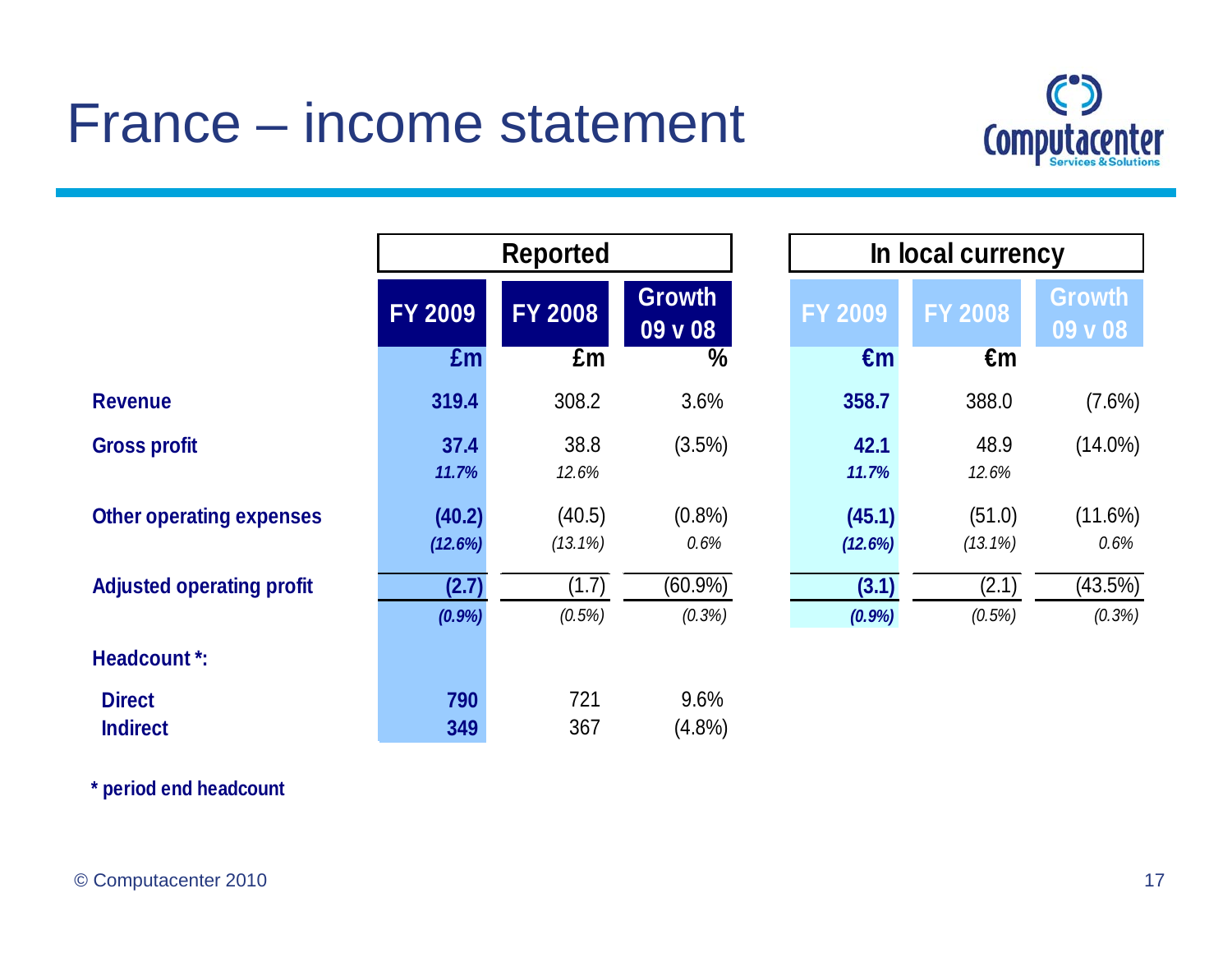# Analysis of net funds



|                                        | <b>Dec 09</b>   | <b>Dec 08</b>    | <b>Movement</b><br>09 v 08 |
|----------------------------------------|-----------------|------------------|----------------------------|
|                                        | Em              | Em               | £m                         |
| Cash and cash equivalents<br>Own loans | 104.9<br>(3.7)  | 46.9<br>0.0      | 58.0<br>(3.7)              |
| <b>Factor financing</b>                | (14.8)          | (42.3)           | 27.4                       |
| Net funds prior to CSF                 | 86.4            | 4.6              | 81.8                       |
| <b>Finance leases</b><br>Other loans   | (42.6)<br>(6.5) | (55.2)<br>(34.0) | 12.6<br>27.5               |
| <b>Total CSF</b>                       | (49.1)          | (89.2)           | 40.1                       |
| Net cash / (debt)                      | 37.3            | (84.6)           | 121.9                      |

The Group's primary measure when managing the business is net funds pre CSF

- Cash growth is enhanced by £30.0 million from the staged exit from CCD
- $\blacktriangleright$  Cash is further enhanced by the following items which are temporary in nature:
	- £30.0 million from improvement in credit terms with significant vendor
	- $\blacktriangleright$ £10.0 million from early settlement on customer contract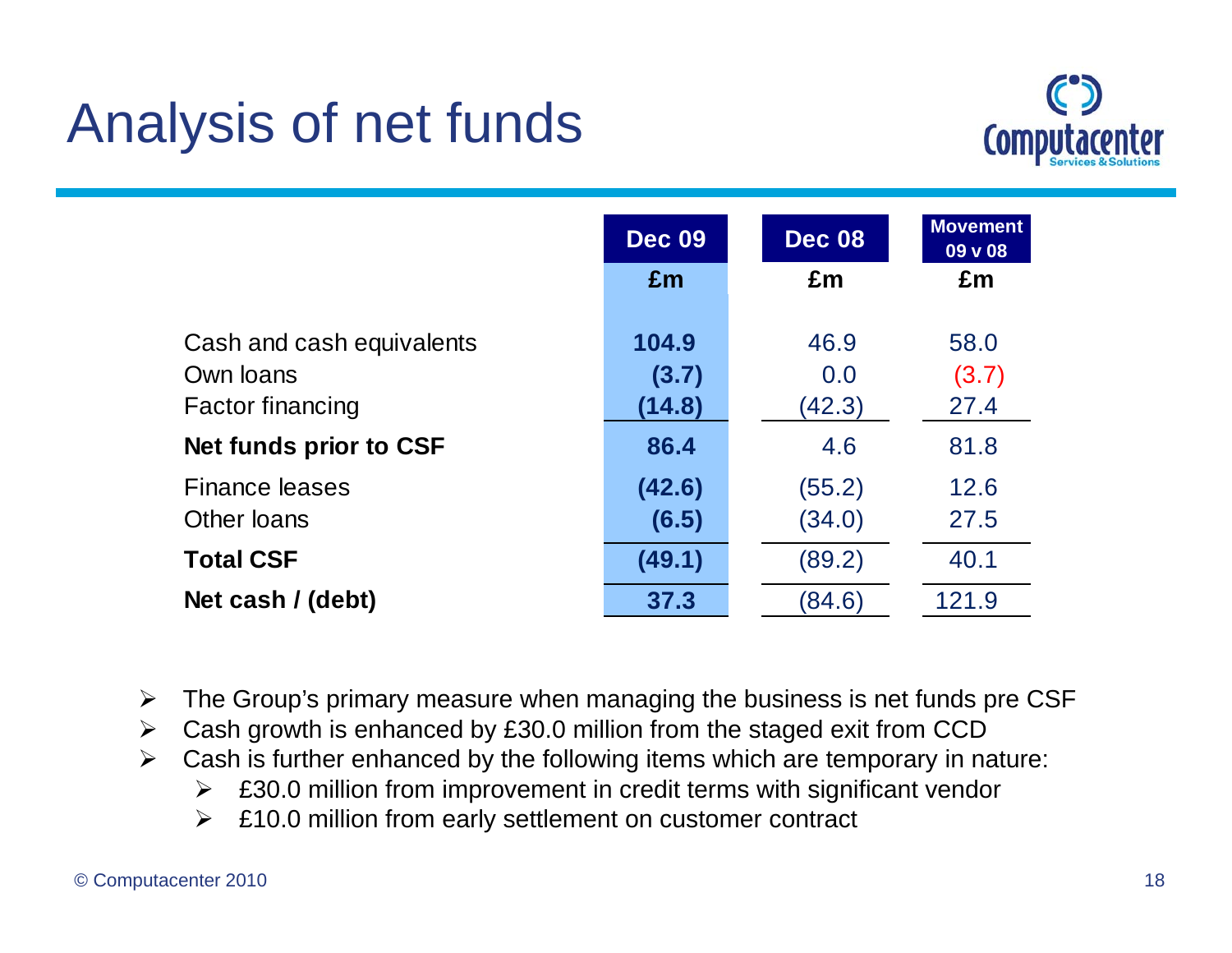#### Adjusted Cash Flow ( excluding CSF)



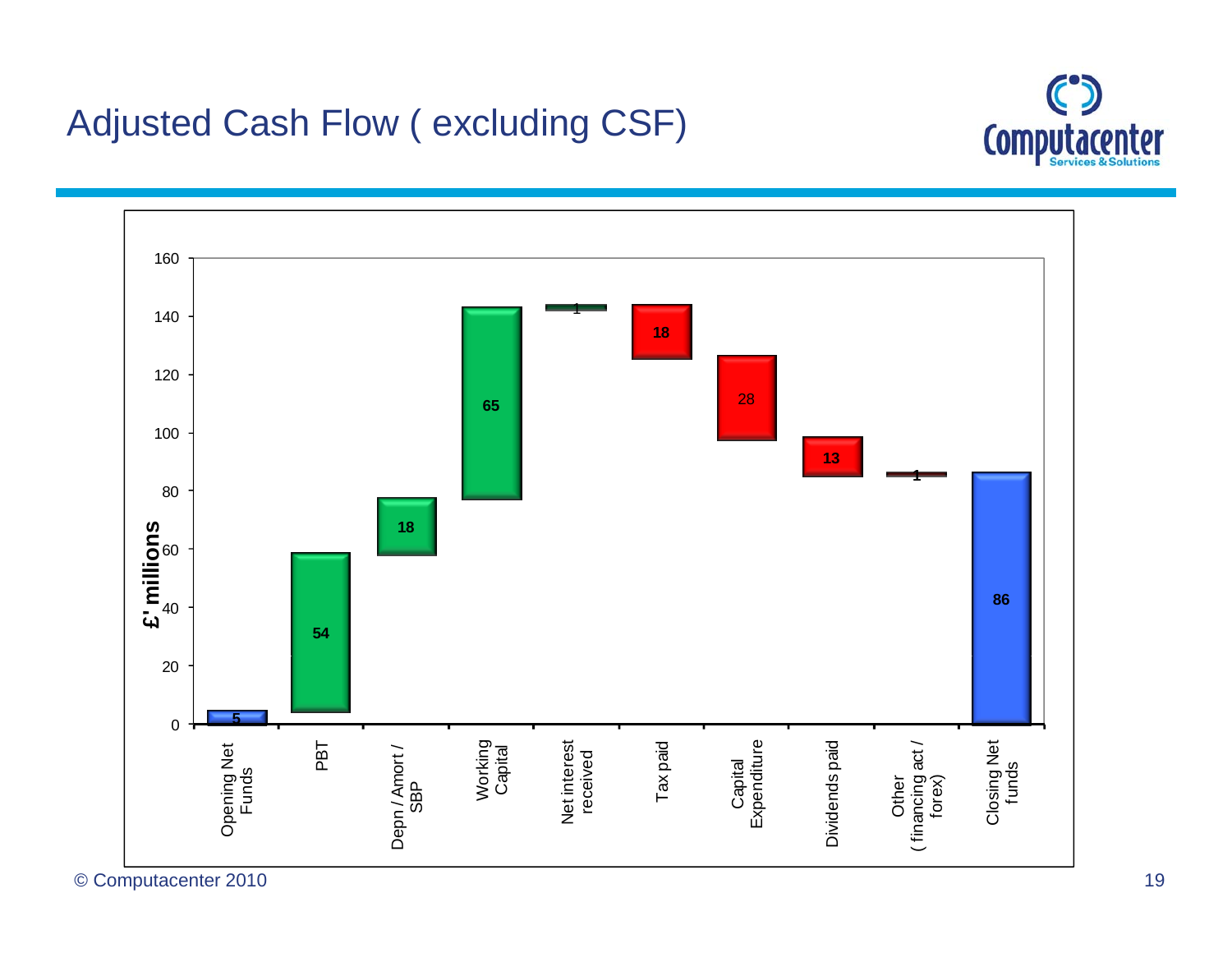# Working capital days



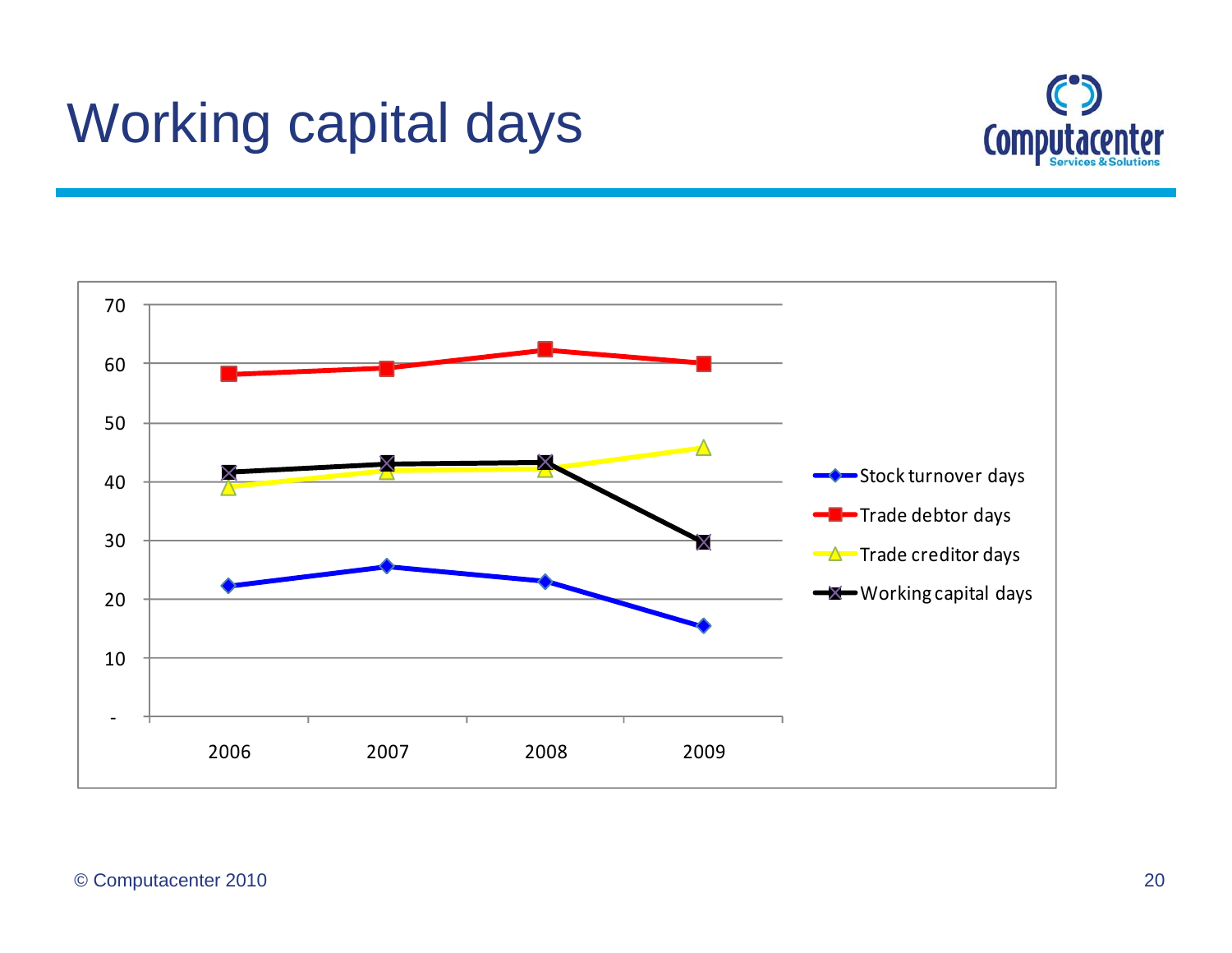# Group – balance sheet



|                                | <b>Dec 09</b> | <b>Dec 08</b> | <b>Dec 07</b> |                                            |
|--------------------------------|---------------|---------------|---------------|--------------------------------------------|
|                                | £m            | £m            | £m            | <b>PP&amp;E DOWN: reduction of leased</b>  |
| <b>Non-current assets</b>      |               |               |               |                                            |
| Property, plant and equipment  | 105.3         | 123.3         | 116.4         | assets (held on customer contracts)        |
| Goodwill & Intangibles         | 73.0          | 51.6          | 45.2          |                                            |
| Deferred income tax asset      | 16.4          | 16.7          | 8.2           | <b>Goodwill UP</b> : Acquisitions          |
|                                | 194.7         | 191.5         | 169.8         |                                            |
| <b>Current assets</b>          |               |               |               | <b>Intangibles UP: ERP investment</b>      |
| <b>Inventories</b>             | 67.1          | 105.8         | 110.5         |                                            |
| Trade & other receivables      | 475.6         | 529.5         | 454.2         | <b>Inventories DOWN: Sale of CCD,</b>      |
| Prepayments & accrued income   | 85.3          | 97.7          | 61.4          | reduced product revenues                   |
| Cash and short-term deposits   | 108.0         | 53.4          | 29.2          |                                            |
|                                | 736.1         | 786.4         | 655.3         | <b>Accrued income DOWN: billing of</b>     |
| <b>Current liabilities</b>     |               |               |               | <b>CSF</b> related contracts               |
| Trade payables                 | 229.0         | 228.1         | 211.5         |                                            |
| Deferred income                | 123.9         | 115.0         | 74.7          |                                            |
| <b>Financial liabilities</b>   | 48.6          | 96.2          | 74.4          | <b>Payables FLAT: reduced product</b>      |
| Other liabilities & provisions | 155.2         | 163.6         | 135.9         | volumes offset by improved terms with      |
|                                | 556.7         | 602.9         | 496.5         | major supplier                             |
| <b>Non-current liabilities</b> |               |               |               |                                            |
| <b>Financial liabilities</b>   | 22.0          | 41.8          | 34.7          | <b>Financial liabilities DOWN: reduced</b> |
| Other liabilities & provisions | 13.5          | 11.8          | 15.8          | CSF, and overseas financing                |
|                                | 35.5          | 53.6          | 50.4          |                                            |
| <b>Net assets</b>              | 338.5         | 321.5         | 278.2         |                                            |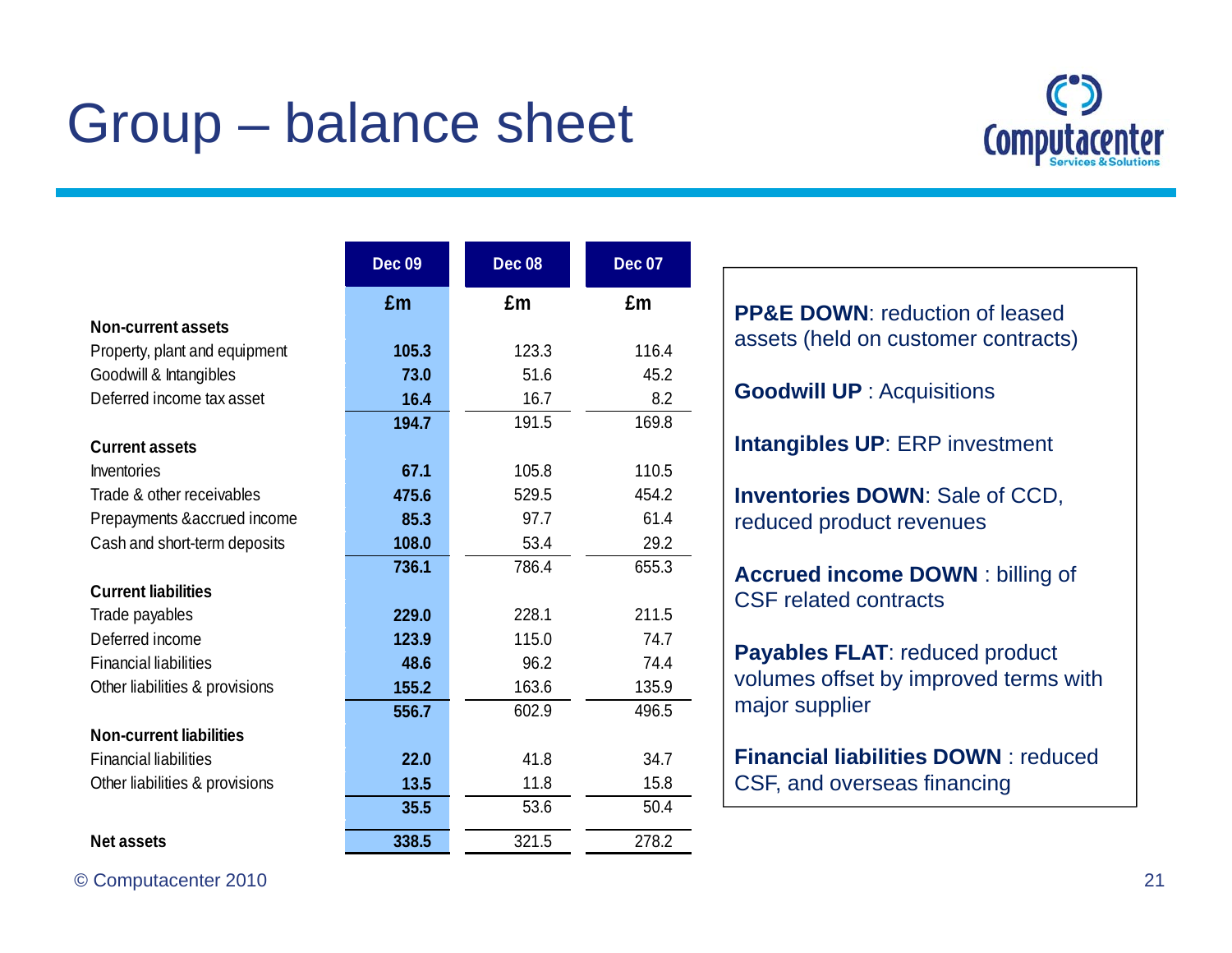

#### Appendix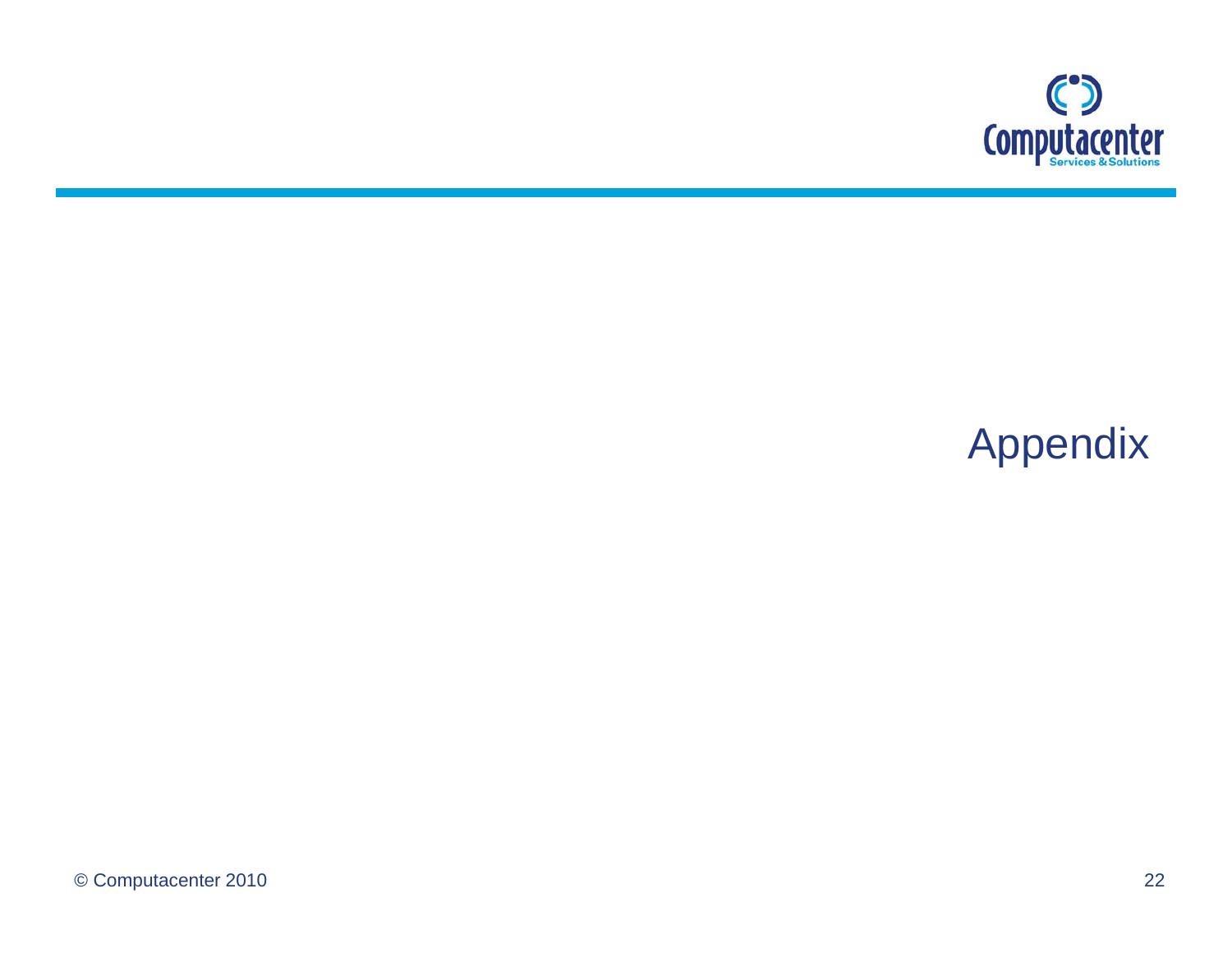# Adjusted cash flow



 $\overline{\phantom{0}}$ 

|                                                                                                           | <b>FY 2009</b> | <b>FY 2008</b> |  |
|-----------------------------------------------------------------------------------------------------------|----------------|----------------|--|
|                                                                                                           | £m             | £m             |  |
| <b>Adjusted operating profit</b>                                                                          | 53.9           | 42.1           |  |
| Adjustments to reconcile Group adjusted operating profit to net cash inflows from<br>operating activities |                |                |  |
| Depreciation and amortisation                                                                             | 17.7           | 18.1           |  |
| Share-based payment                                                                                       | 2.6            | 2.5            |  |
| Working capital movements                                                                                 | 65.9           | 15.3           |  |
| Other adjustments                                                                                         | (2.1)          | 0.8            |  |
| <b>Adjusted operating cashflow</b>                                                                        | 137.9          | 72.8           |  |
| Net interest received                                                                                     | 1.1            | 0.7            |  |
| Income taxes paid                                                                                         | (17.5)         | (6.1)          |  |
| Capital expenditure and investments                                                                       | (21.3)         | (24.3)         |  |
| Acquisitions and disposals                                                                                | (6.8)          |                |  |
| Equity dividends paid                                                                                     | (12.5)         | (12.0)         |  |
| Cash out flow before financing                                                                            | 81.0           | 37.1           |  |
| <b>Financing</b>                                                                                          |                |                |  |
| Proceeds from issue of shares                                                                             | 0.0            |                |  |
| Purchase of own shares                                                                                    | (0.6)          | (9.7)          |  |
| Change in net funds pre CSF in the period                                                                 | 80.5           | 27.4           |  |
| Net funds/(debt) pre CSF at beginning of period                                                           | 4.6            | (16.2)         |  |
| Effect of exchange rates on net funds pre CSF                                                             | 1.3            | (6.6)          |  |
| Net funds pre CSF at end of period                                                                        | 86.4           | 4.6            |  |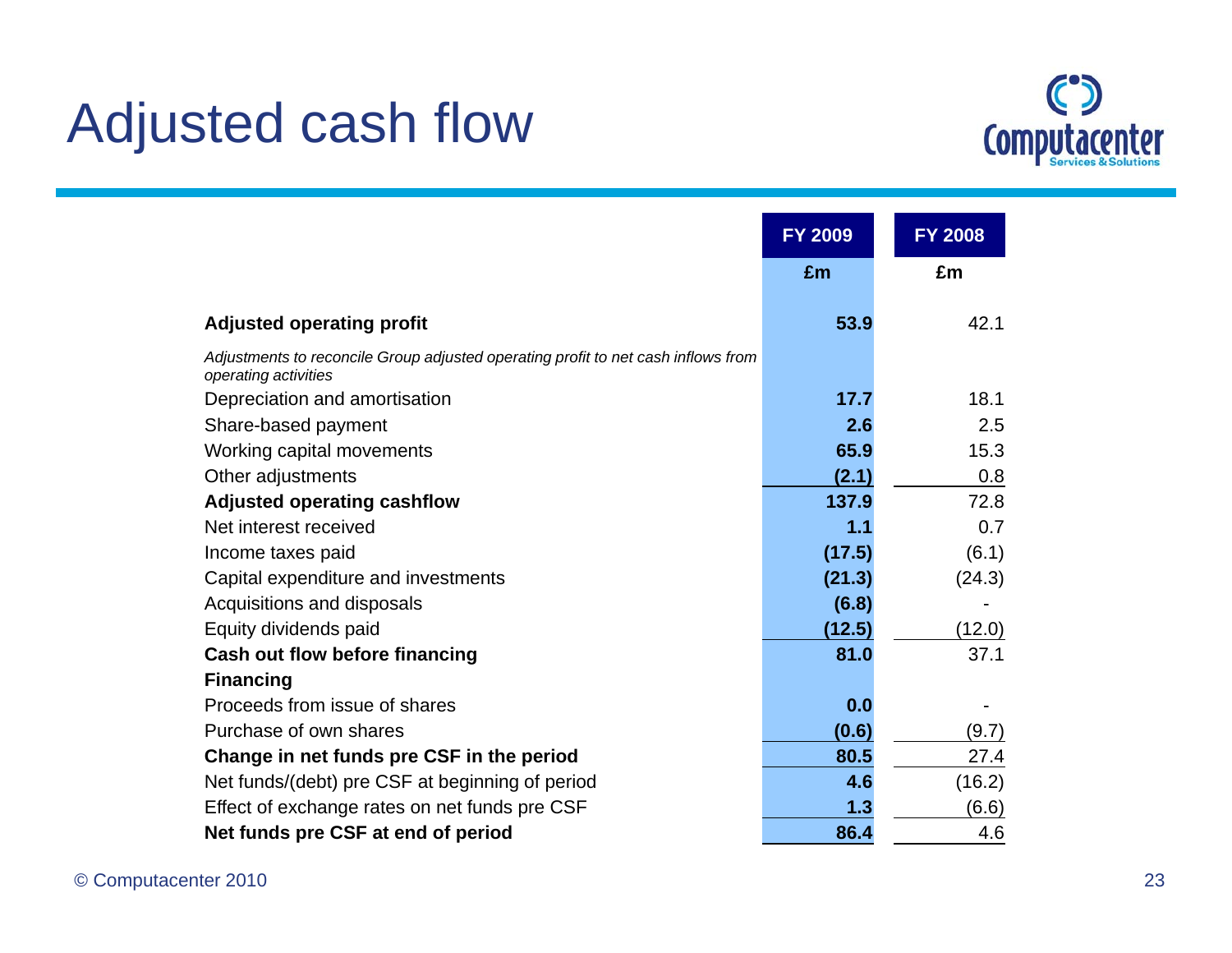

#### Operational Review – Mike Norris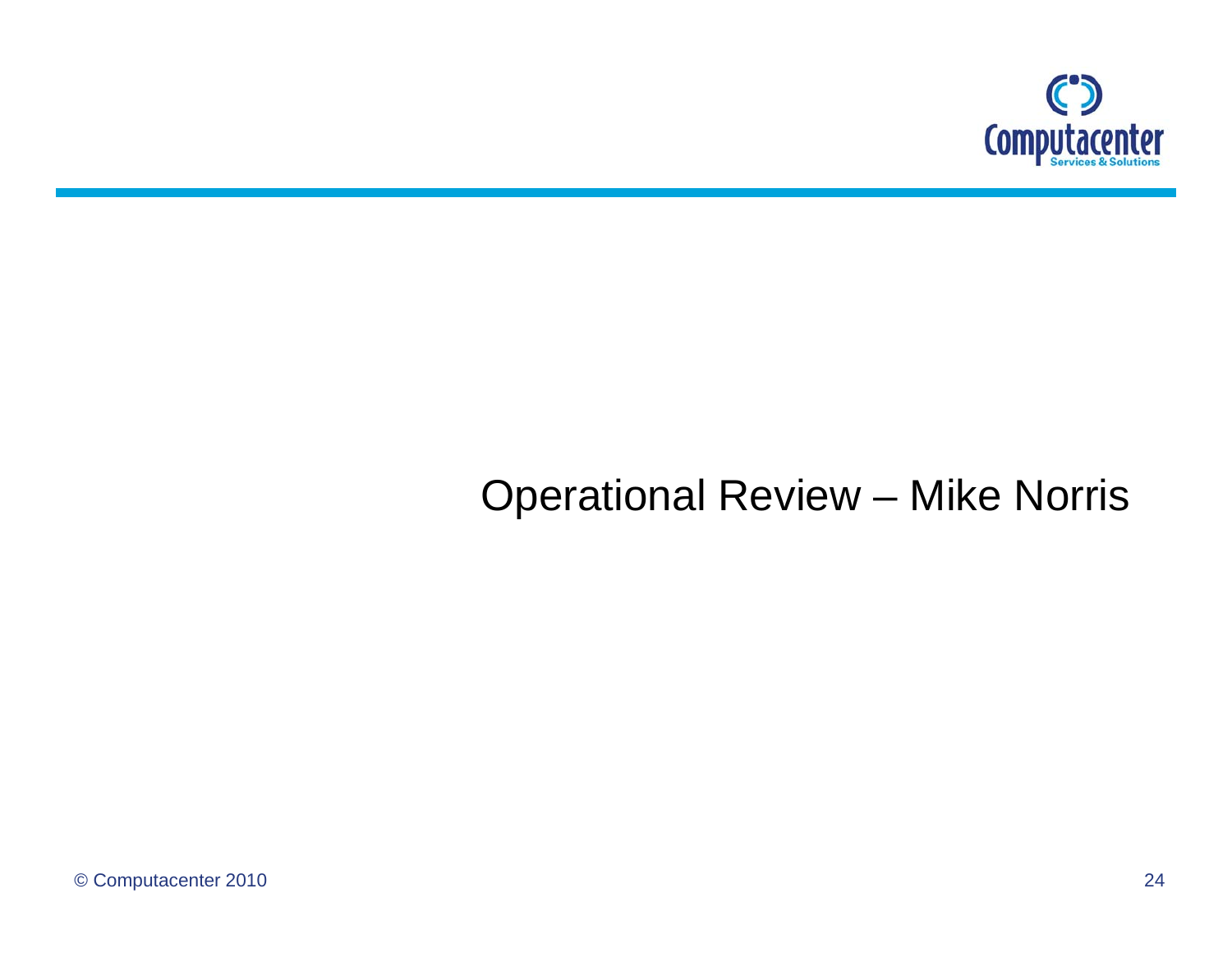# Market Trends



#### • Contractual Services

- Customers are intensely focused on reducing operating costs
- Multi-sourcing is replacing comprehensive outsourcing
- $-$  Centralised assets and tools are critical to financial success, customer satisfaction and competitive advantage
- The market has grown in 2009 and is predicted to do so again in 2010
- Professional Services and Product
	- Capital expenditure has been tough in 2009
	- $-$  Predictions are for small growth in 2010  $\,$
	- For most customers Windows 7 is "when" not "if"
	- $-$  Surprisingly supply constraints are an issue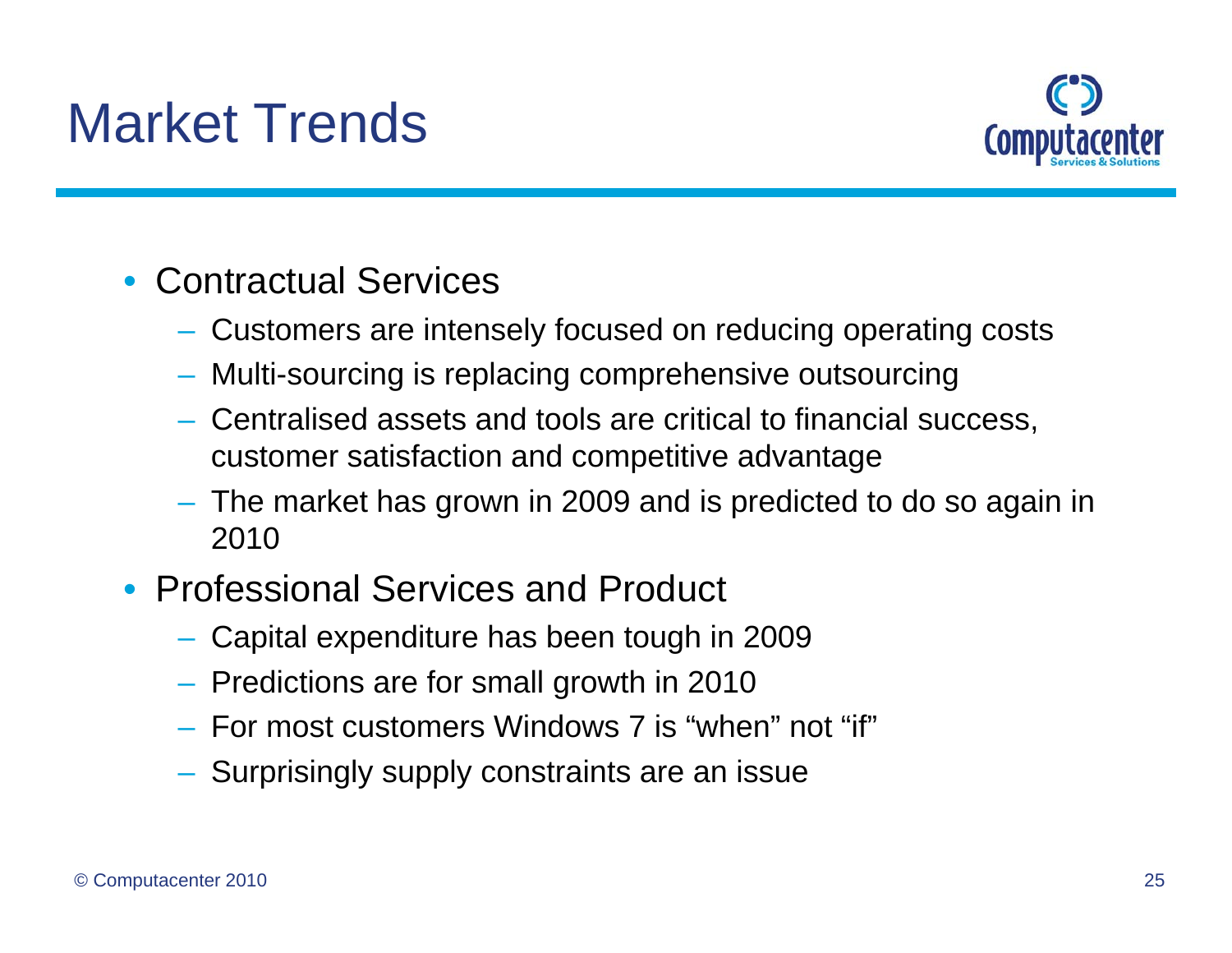#### Contract base – Group\*





© Computacenter 2010 26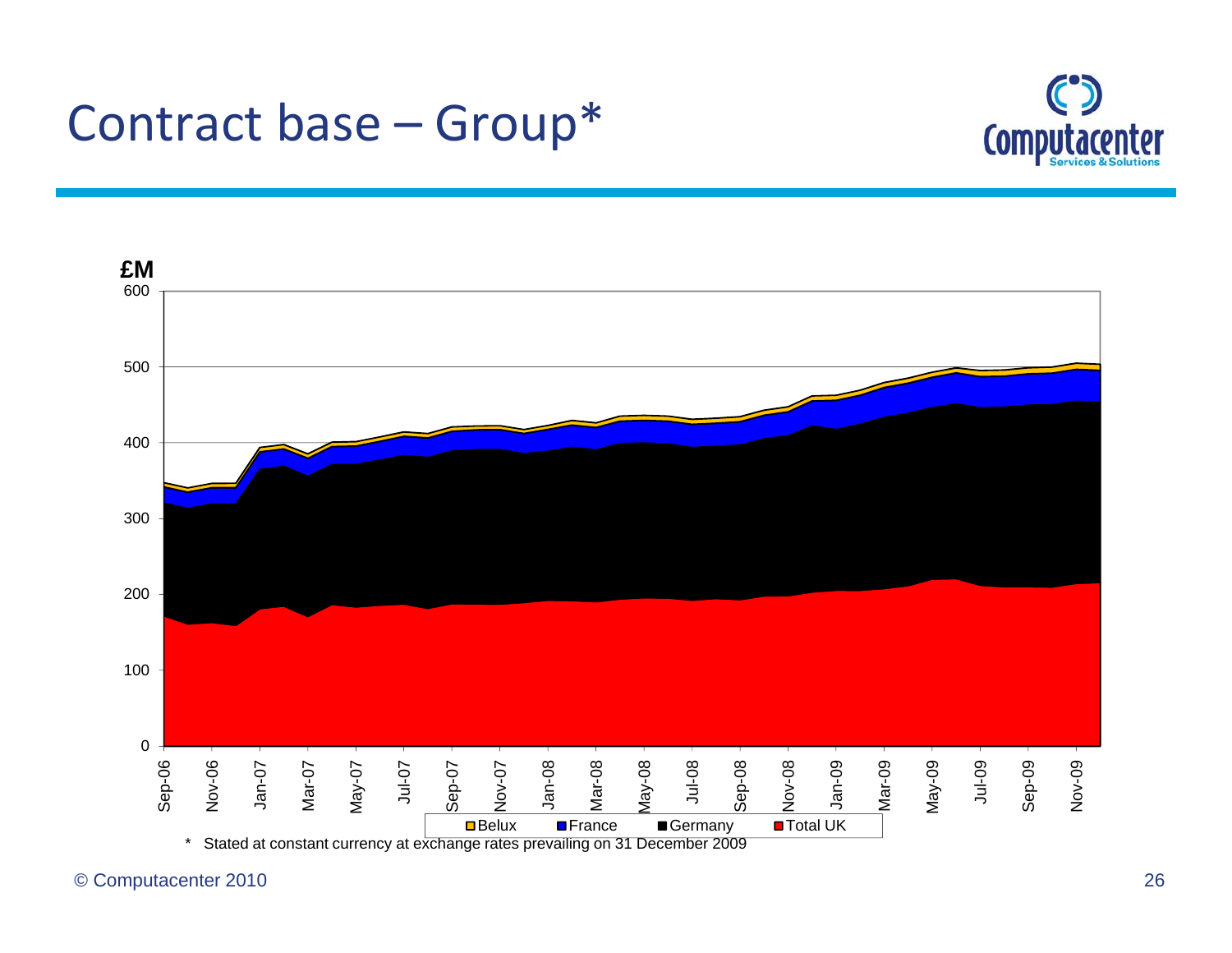## Investing to maintain the growth



- $\bullet$  Increase service desk capability in:
	- Milton Keynes
	- Hatfield
	- Erfurt
	- Barcelona
	- Cape Town
	- Roissy
- Increase in datacentre capacity:
	- –Manchester – fully operational
	- Romford new facility opened in early 2010
- $\bullet$  Major ERP system on track:
	- –Capex budget £32m
	- £22m spent by end 2009
	- German roll out H2 2010
	- UK roll out H1 2011
	- Net cost to the P&L in H2 2010 and 2011
	- Cost savings due 2012 onwards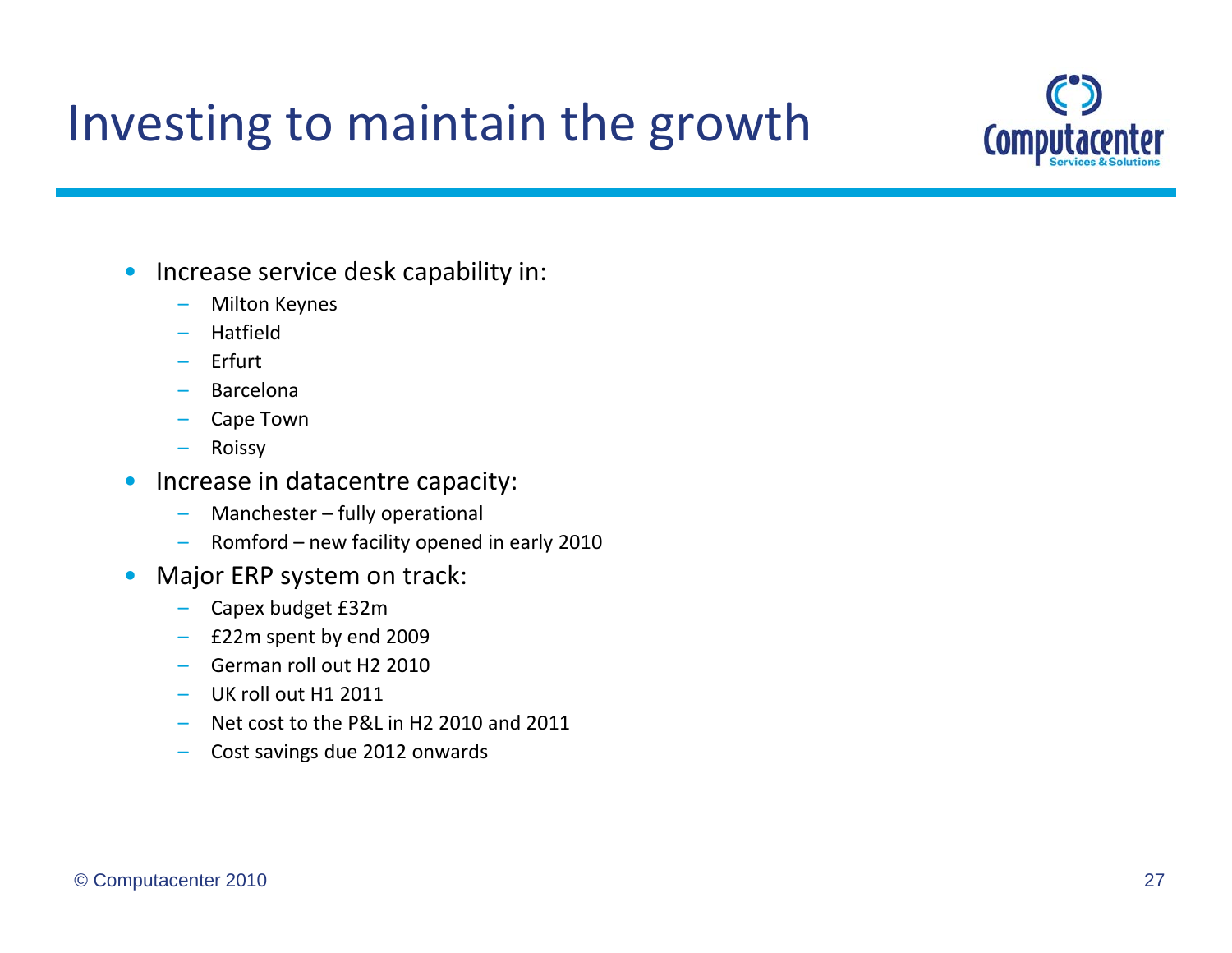### Revenue by type – Group excl CCD



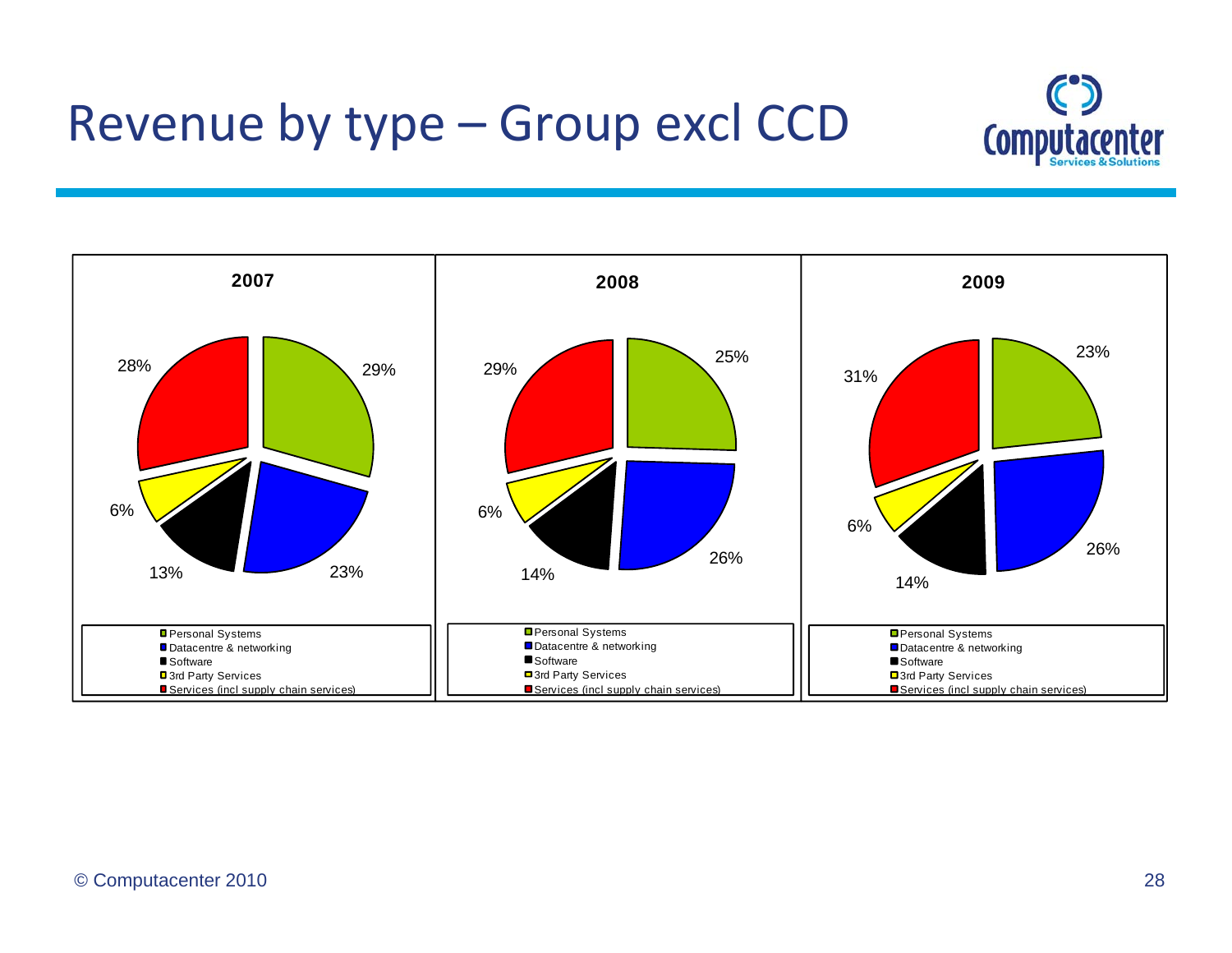### Acquisitions and Disposals



#### •becom

- Should increase German revenue by circa 10% in 2010
- Focus on IBM datacentre products mainly server and storage
- $-$  Some on-off integration costs but net positive 2010
- Thesaurus
	- IBM Z Series (mainframe) skills
	- Builds on our long‐term IBM relationship
- CCD
	- Sale to Ingram Micro in November
	- Exceptional profit of £1.9m net of goodwill write off
	- $-$  Freed up approx £20m working capital £15m in 2009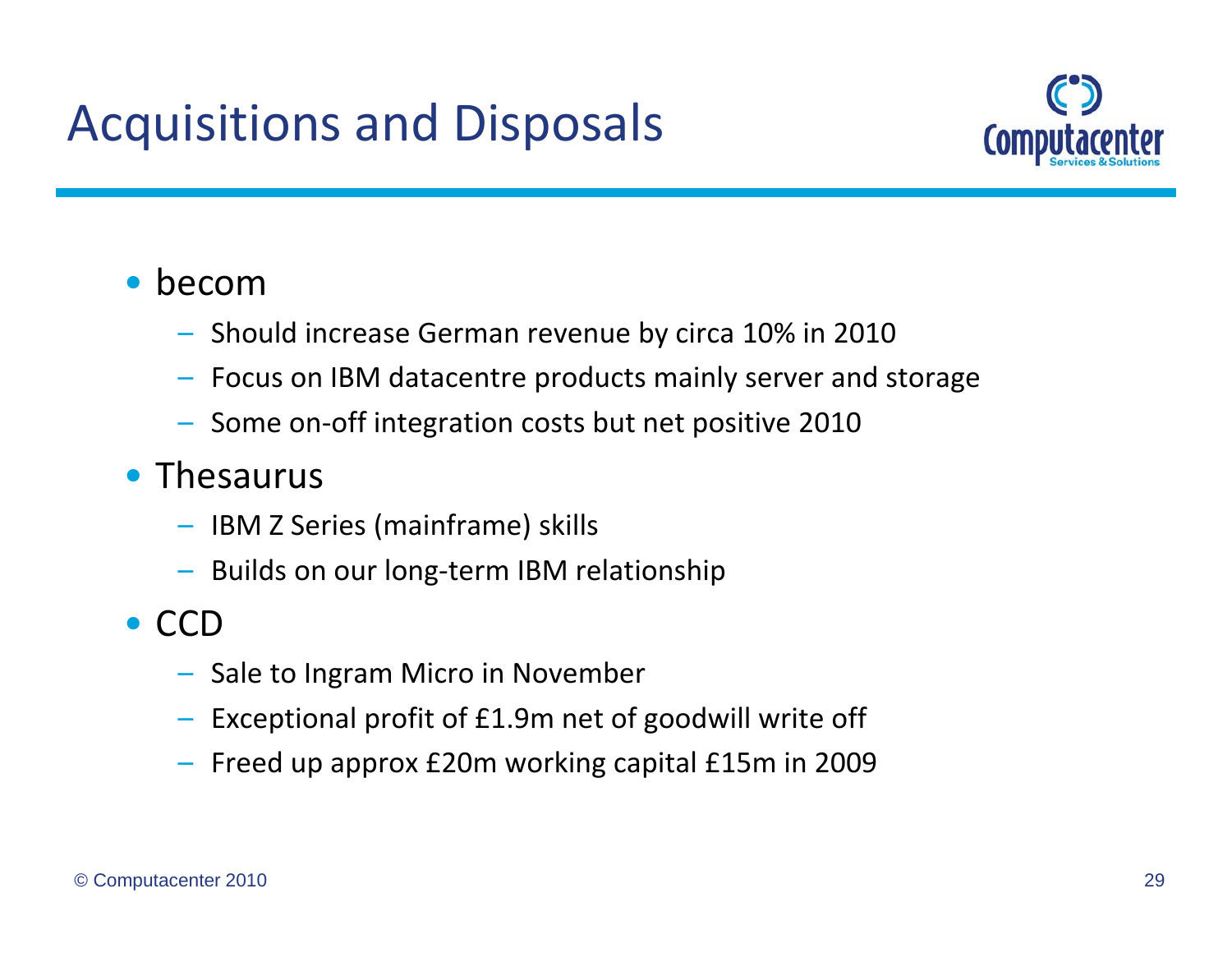

- Operating profit increased 27.8% to £37.8m
- Ongoing revenue fell by 7.3% to £1.14bn
- Product revenue declined caused by reduced capital expenditure
- Small growth of 2% in Q4 which may have been aided by the VAT rate increase
- Substantial cost reduction of £22m
- Growth in services revenue of 2.2% with long‐term contractual revenue up 6.0%
- Great year for RDC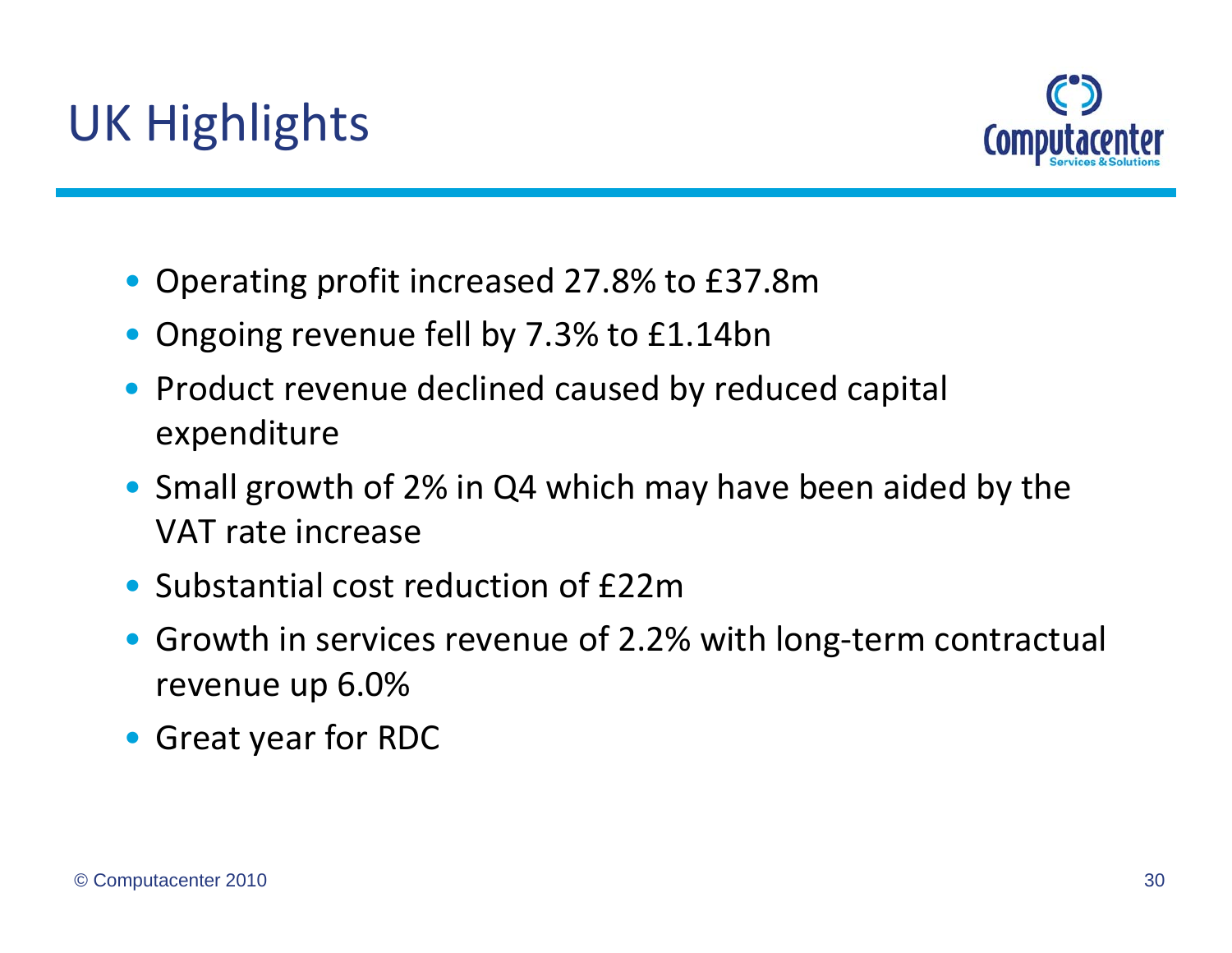



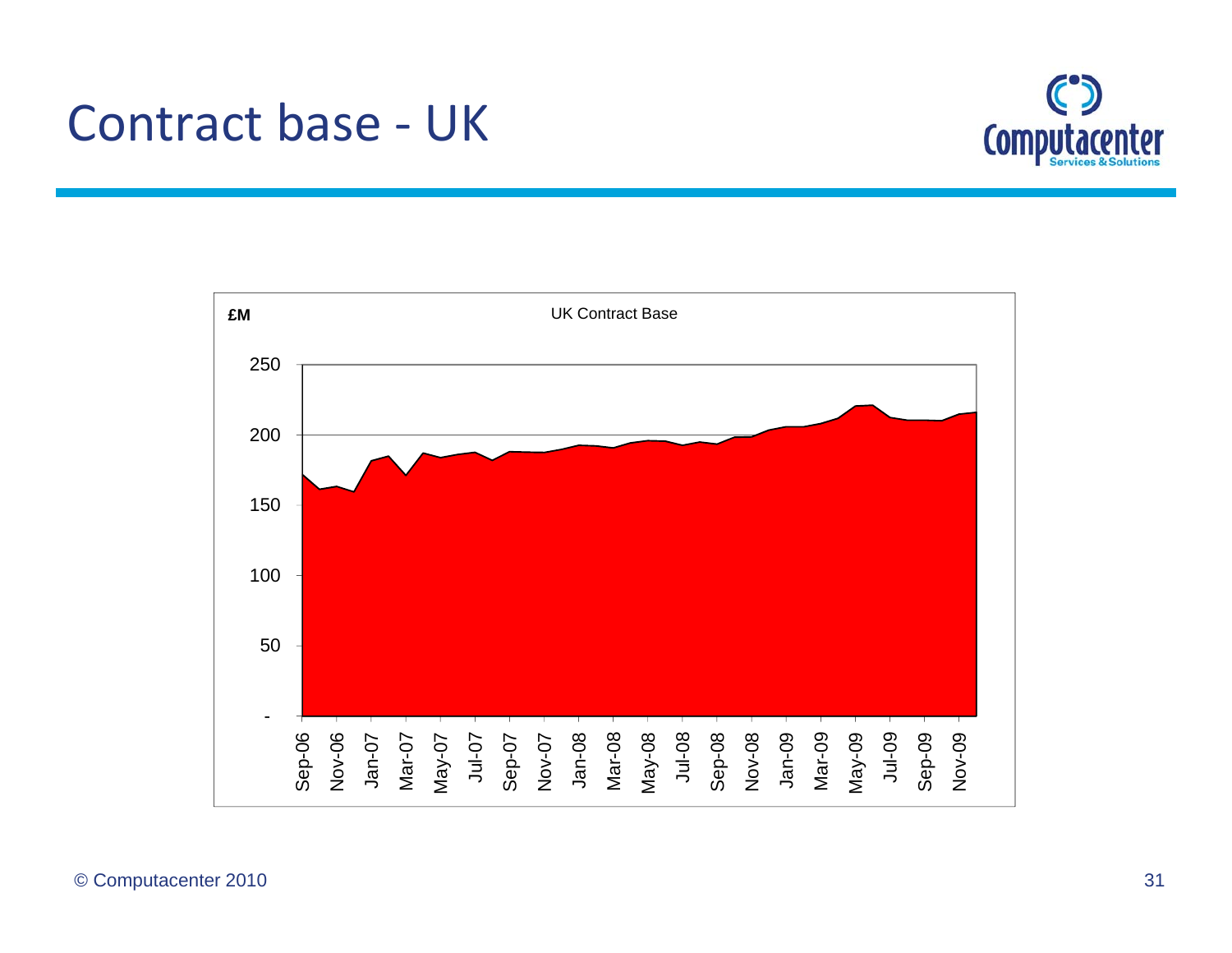### Revenue by type – UK excl CCD



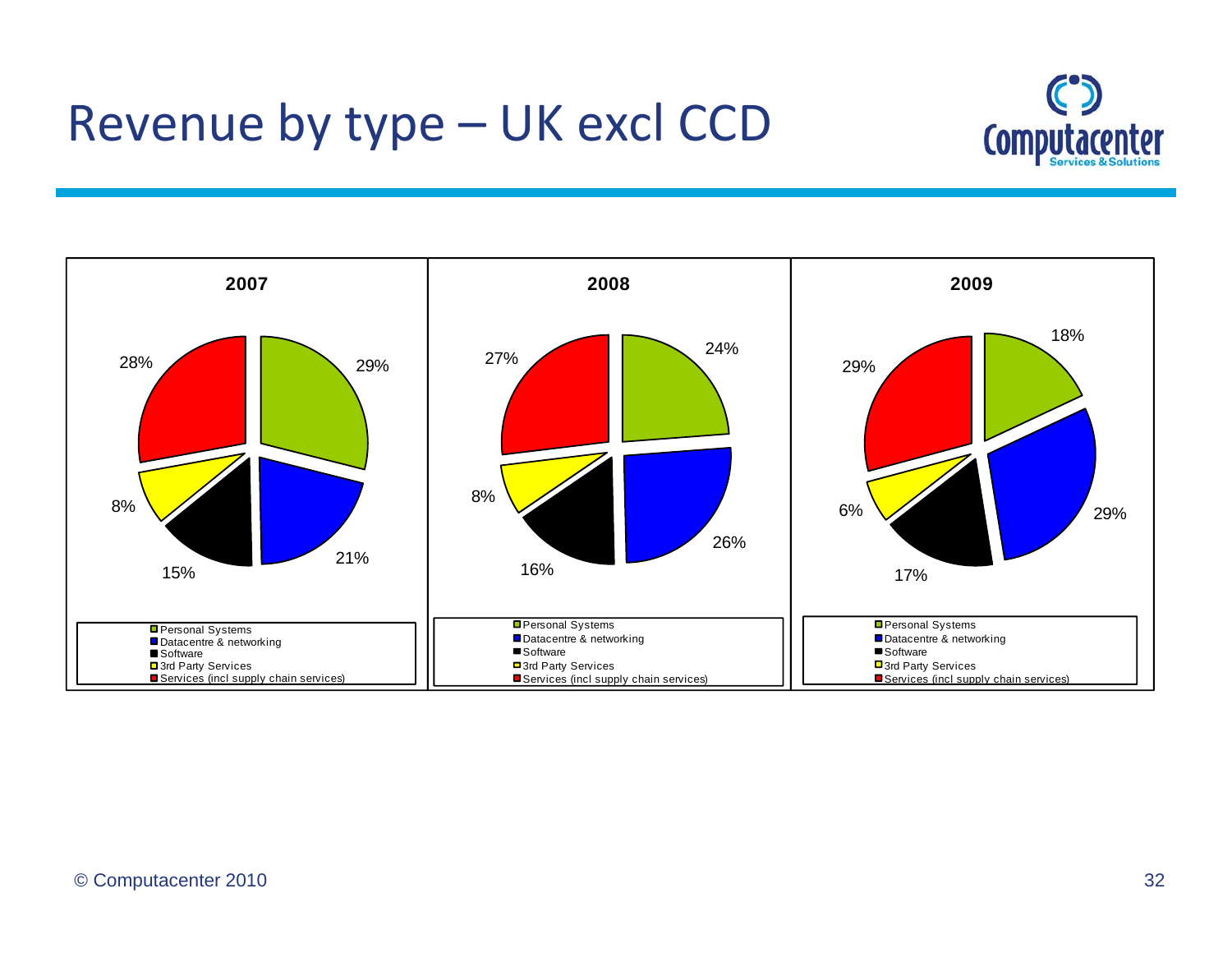



- Threadneedle
- NHS Oldham
- Retail Bank
- Schroders
- BT Group
- Produban (Santander Group)
- Financial Services Group
- BP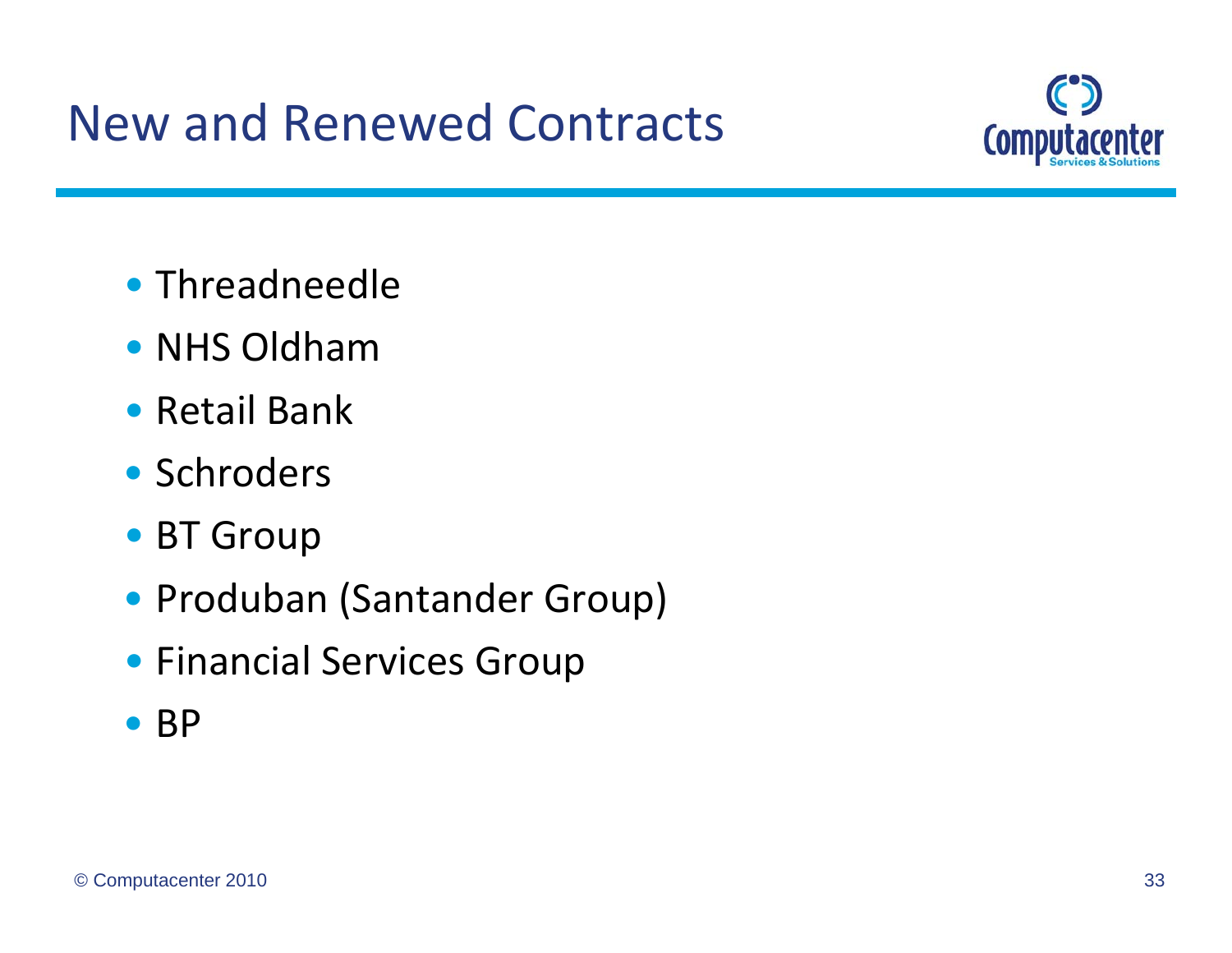

- Operating profit growth of 21.9% to €22.0m
- Revenue decline of 1.4% to €1.03bn, excluding becom
- Product revenue declined caused by reduced capital expenditure
- $\bullet$ 2009 <sup>a</sup> year of lots of small improvements
- Contract base growth of 8.4%
- • Good progress in networking in both product and professional services
- However datacentre primarily servers were weak and its associated professional services
- Some new contract wins with the likes of EADS, BASF and Daimler but not enough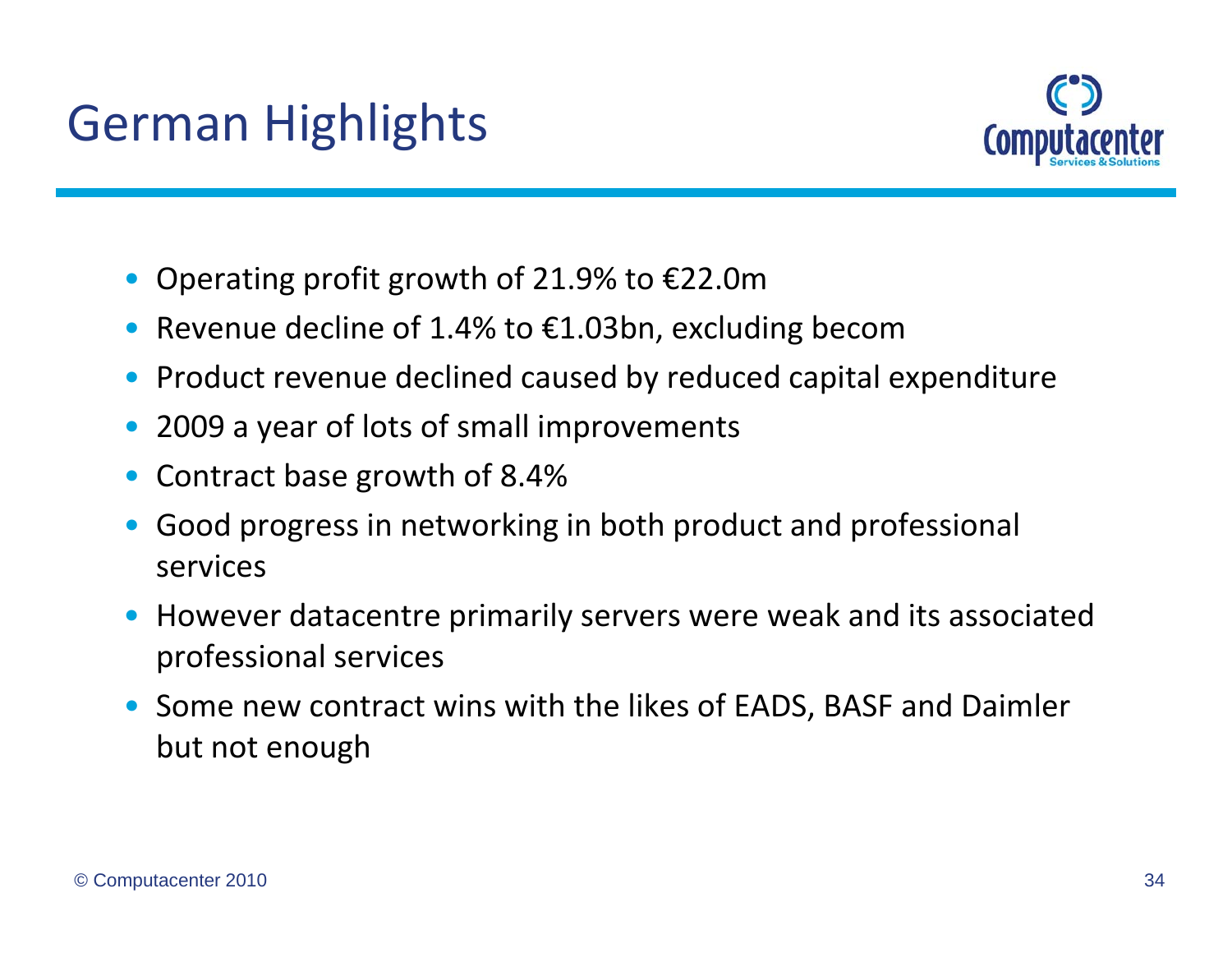### Contract base ‐ Germany



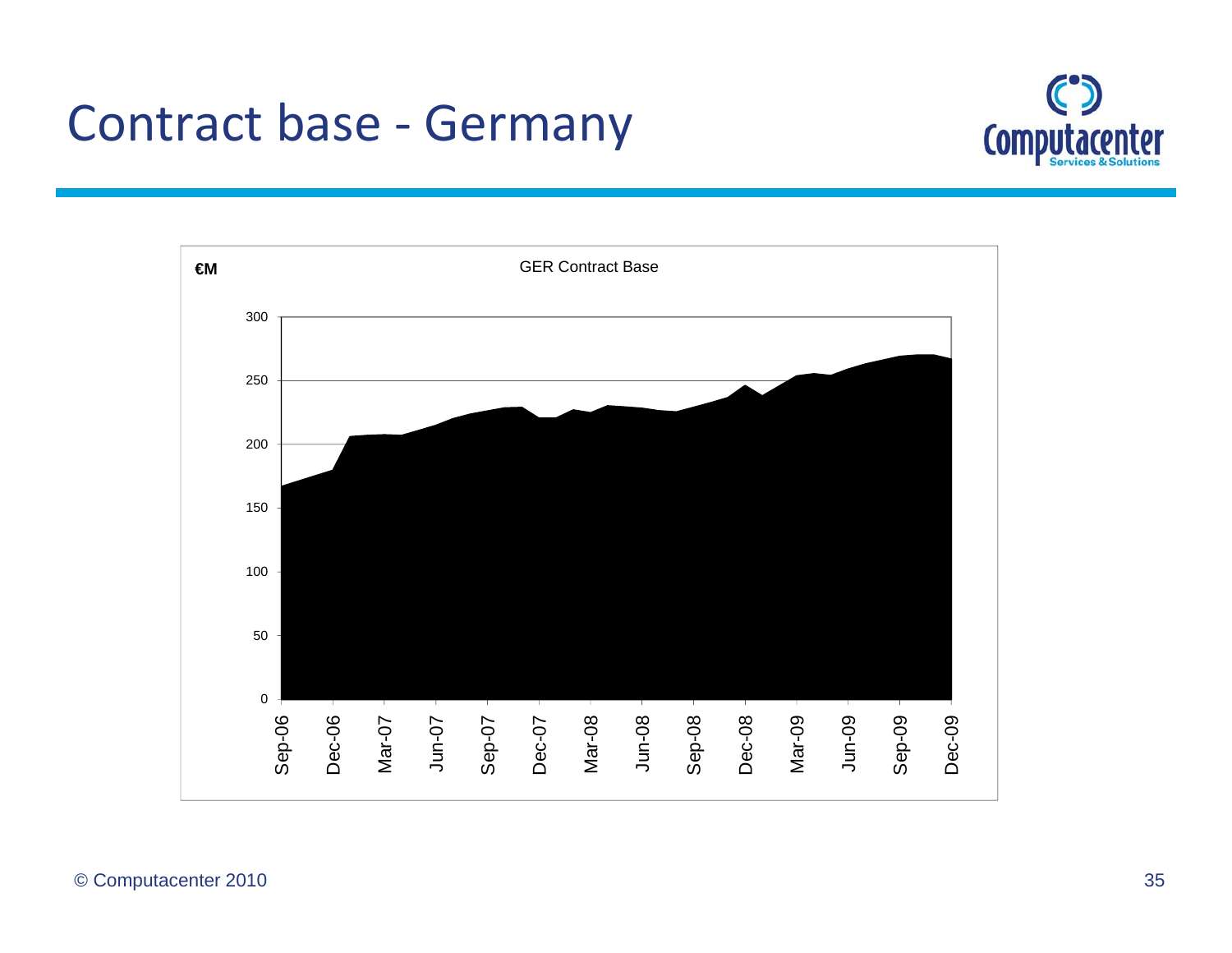### Revenue by type ‐ Germany



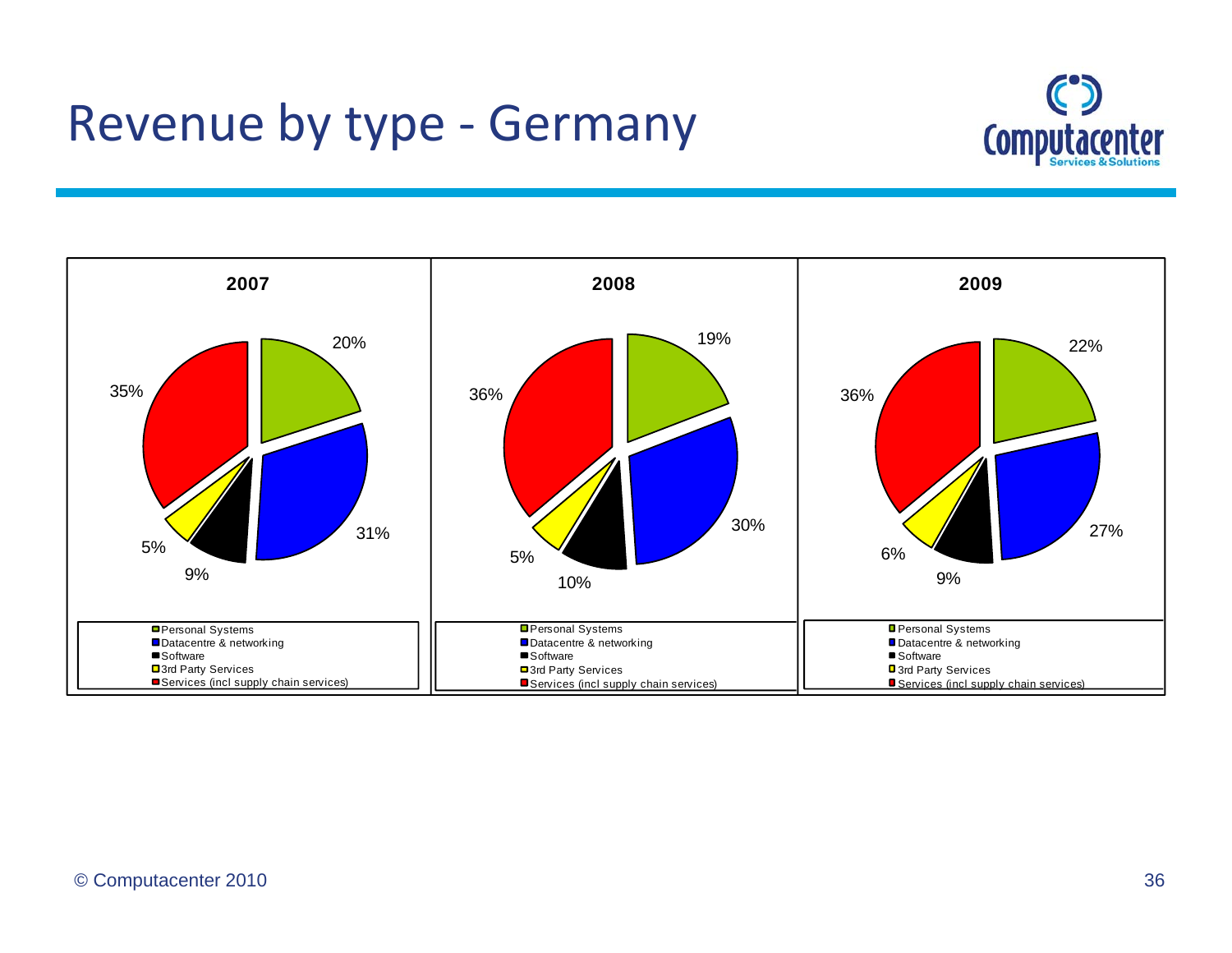

- Operating performance declined slightly to €3.1m
- Revenue fell by 7.6% to €358.7m
- Product revenue declined 10.8% but only 1% when excluding our largest customer who renewed their contract with us in the period
- Services revenue grew by 10.2% in local currency
- Simplifying management structure enabled 11.6% reduction in our operating costs
- Services now represents 18.4% of Computacenter France's revenue
- New management team has established themselves and made major strides in 2009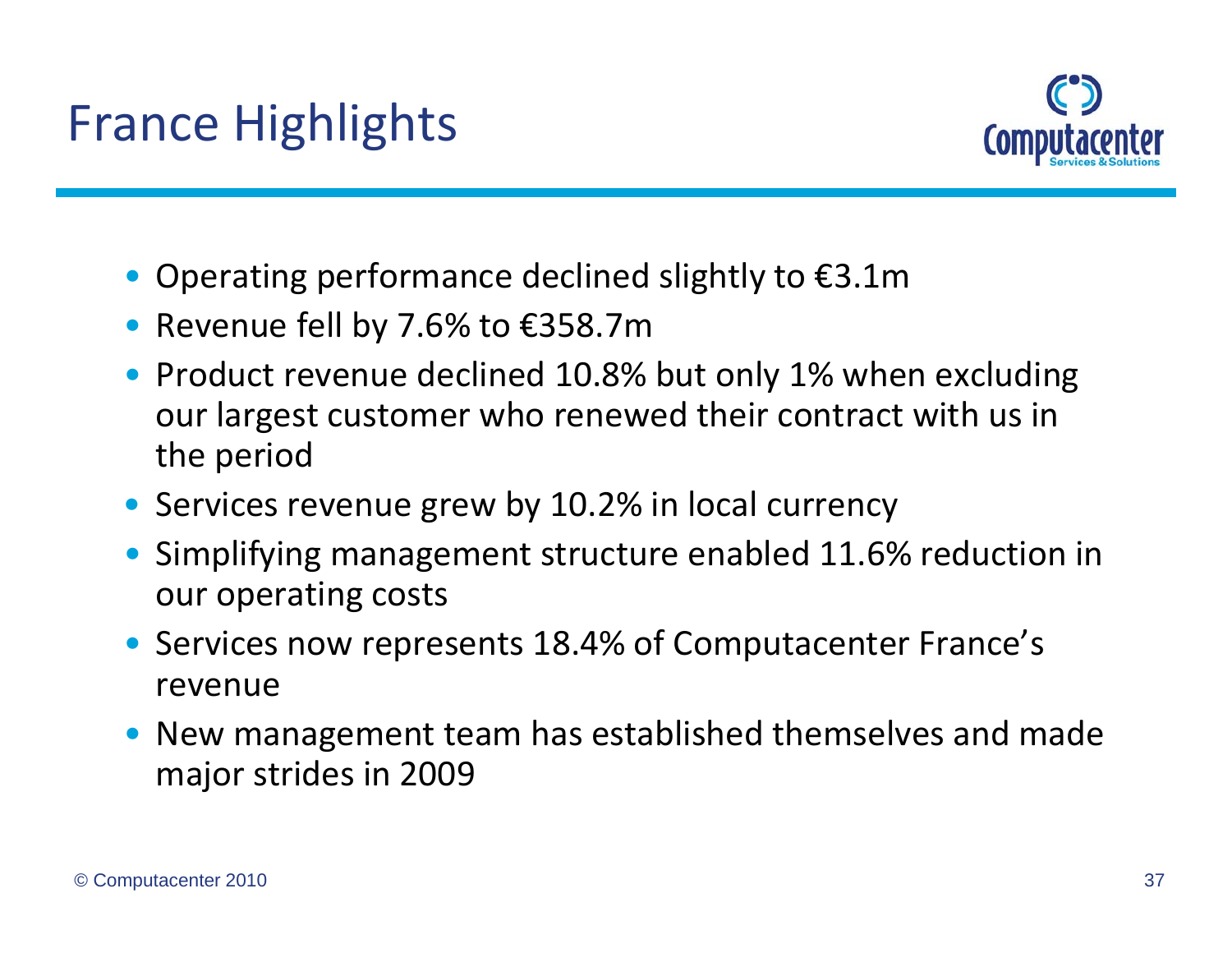#### Contract base ‐ France



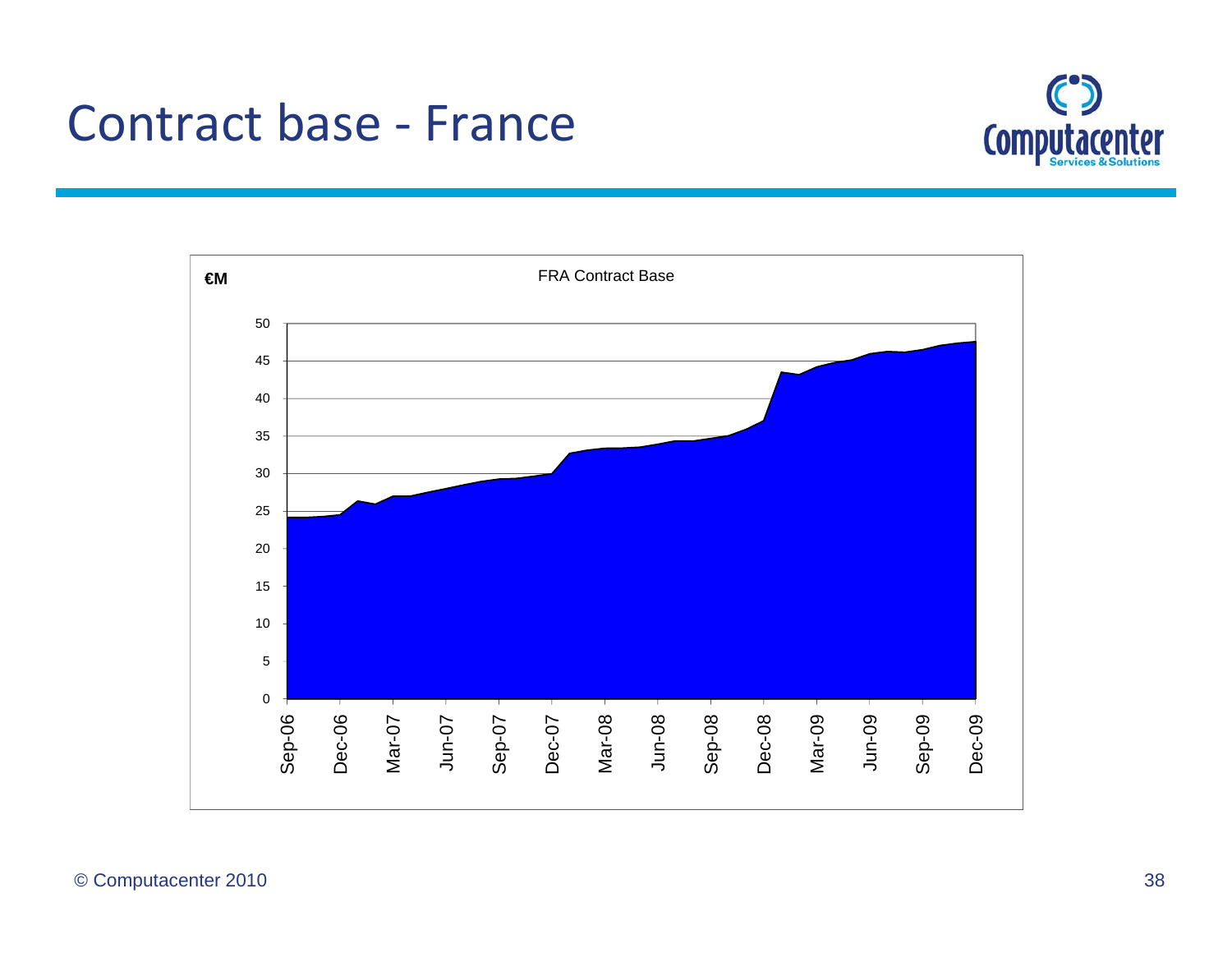### Revenue by type ‐ France



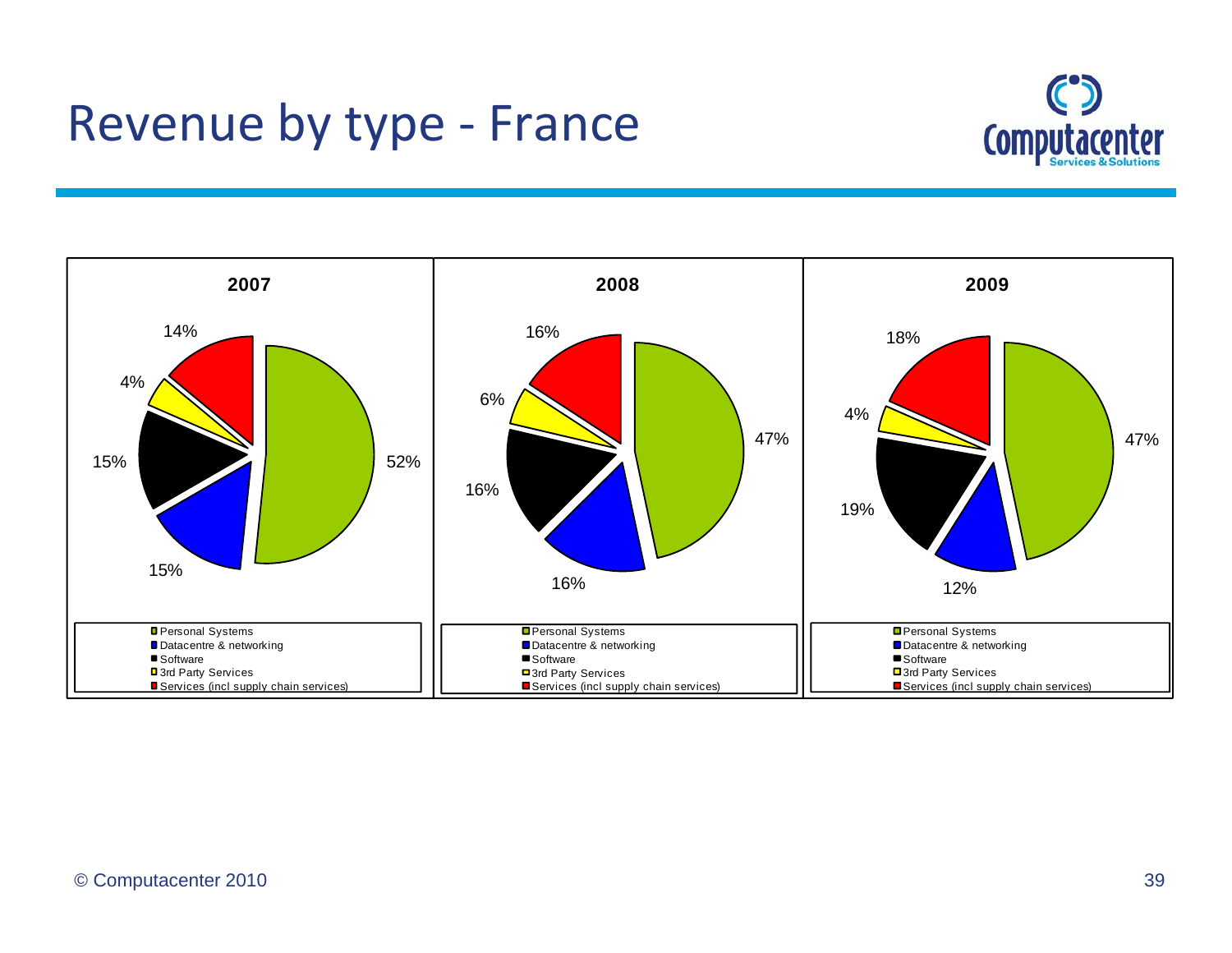

- $\bullet$ Group revenues decreased 2.2% to £2.50bn (2008: £2.56bn)
- $\bullet$ • Adjusted profit before tax increased 25.8% to £54.2m (2008: £43.1m)
- $\bullet$ Adjusted diluted earnings per share increased 31.9% to 27.7p (2008: 21.0p)
- $\bullet$  Additional interim dividend of 8.0p per share, total dividend 11.0p (2008: 8.2p)
- $\bullet$ Net cash before CSF was £86.4m (2008: net cash was £4.6m)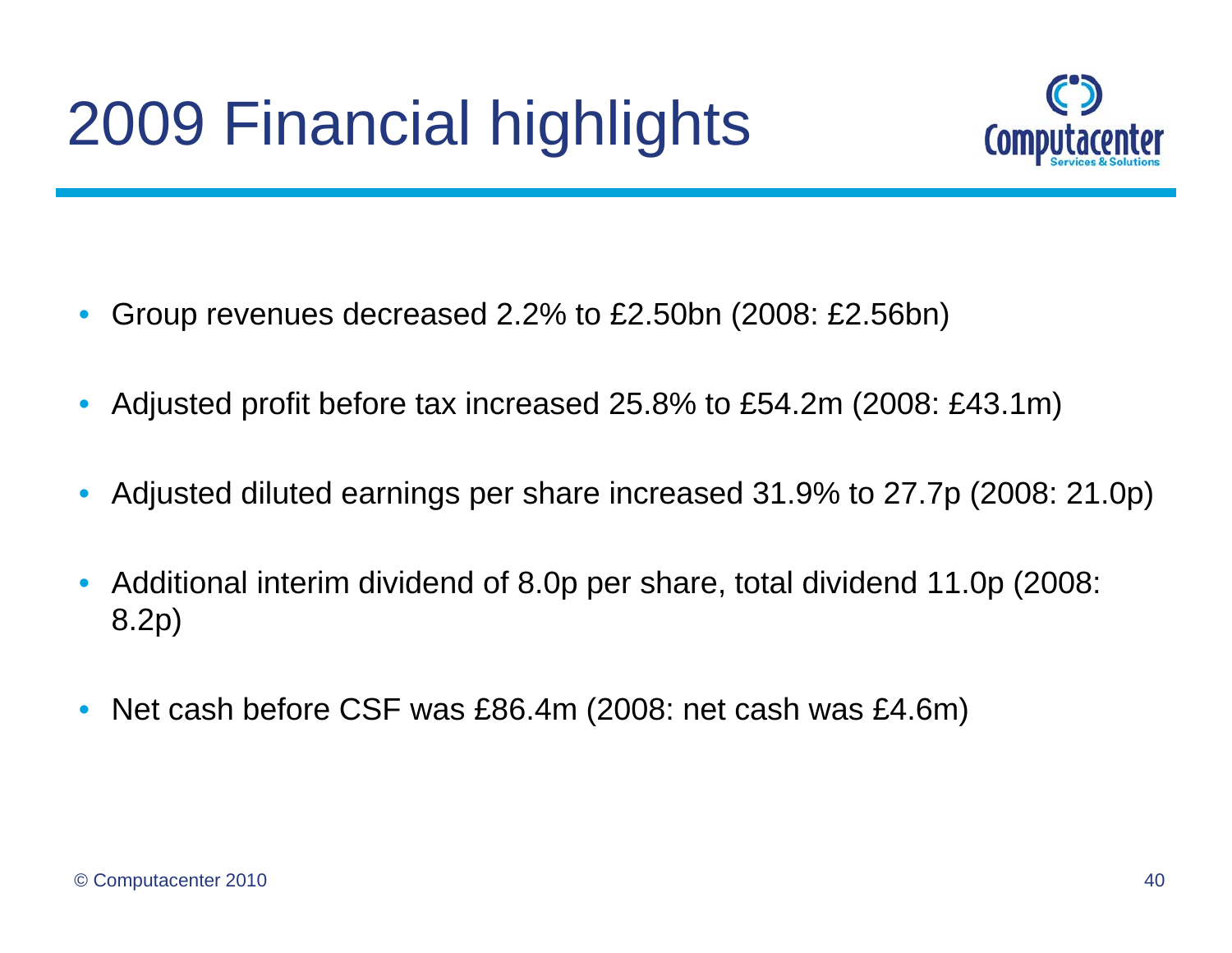



- Long‐term contract base set to grow due to market trends and contracts that have already been secured
- Some gross profit improvement due to improved business take on
- Professional services and product supply more difficult to predict but early signs are positive in the UK but concerning in Germany
- As with every year the picture becomes clearer once we have completed Q1
- The long-term investments and the strong balance sheet make us optimistic for the years to come